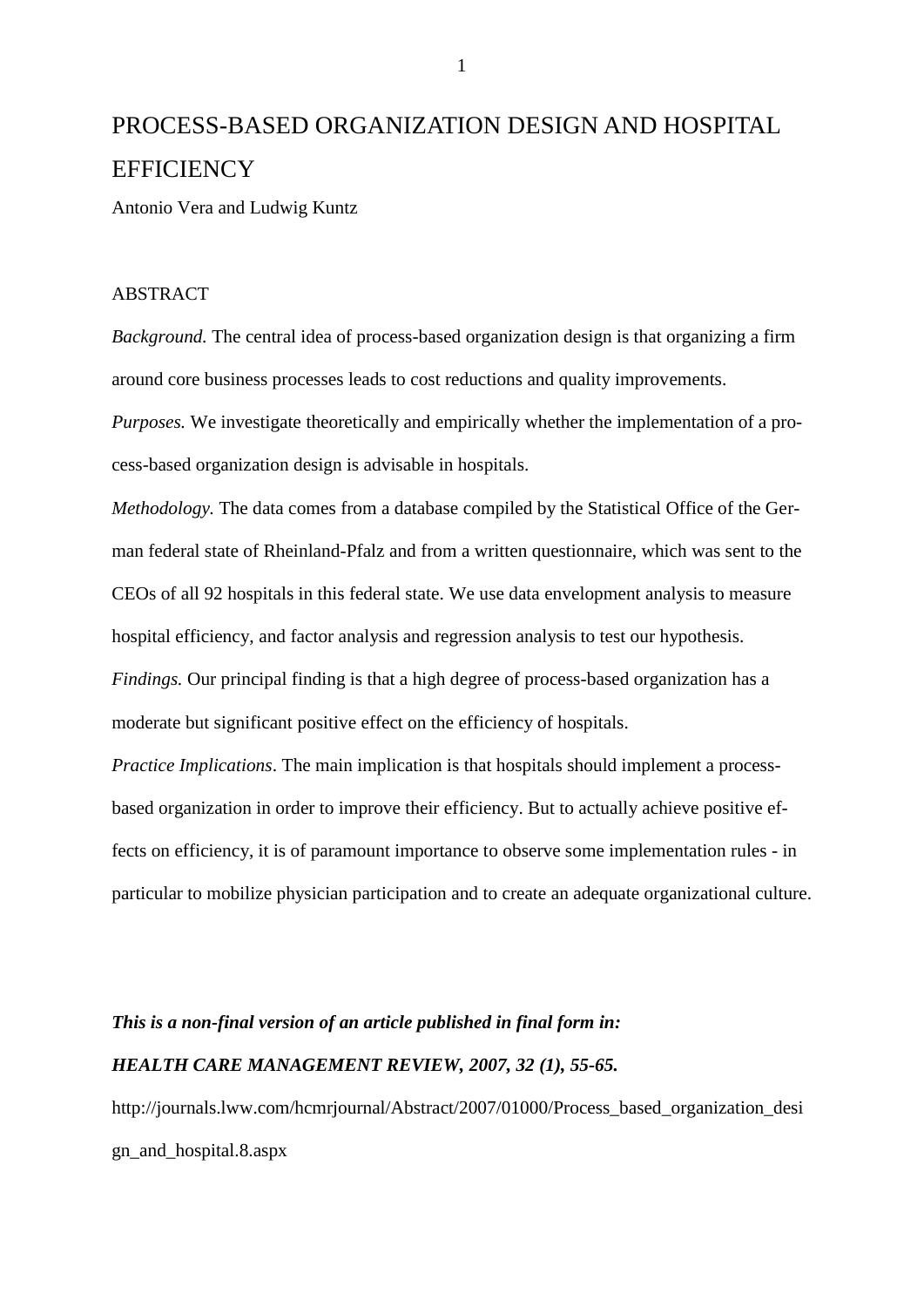Process-based organization, organization design, efficiency measurement, Data Envelopment Analysis.

# ABOUT THE AUTHORS

*Antonio Vera*, PhD, is Research Associate, Department of Healthcare Management, University of Cologne, Albertus-Magnus-Platz, 50923 Cologne, Germany. Please direct correspondence to vera@wiso.uni-koeln.de.

*Ludwig Kuntz*, PhD, is Professor, Department of Healthcare Management, University of Cologne, Albertus-Magnus-Platz, 50923 Cologne, Germany.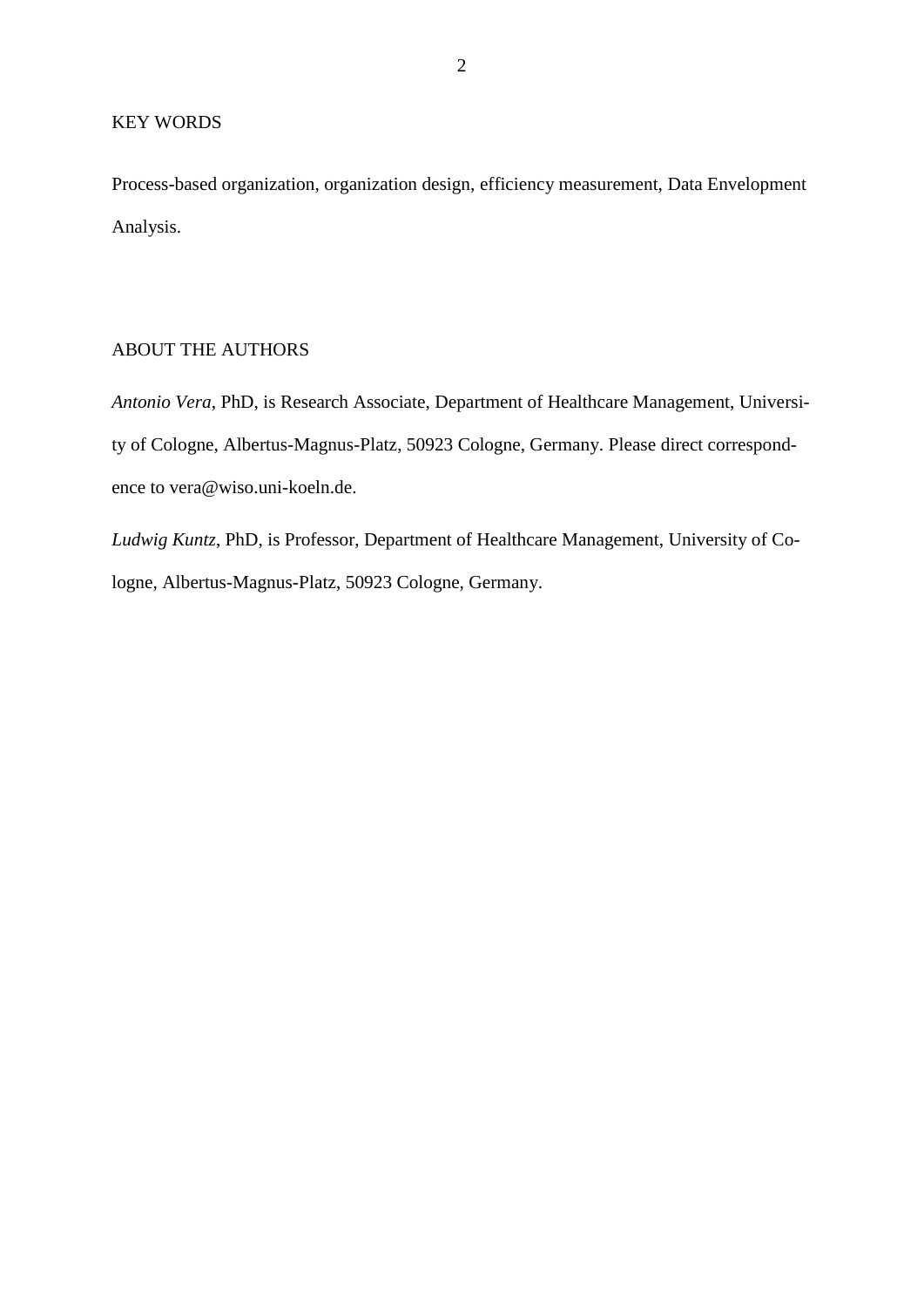#### INTRODUCTION

In the 1990s, process orientation received considerable attention from organization theory and practice. The central idea of process-based organization design is that organizing a firm around core business processes leads to cost reductions and quality improvements. These benefits of process-based organization also apply to the hospital industry (Kaluzny, 2000). The breakthrough of the concept took place at the beginning of the 1990s under the buzzword "business process reengineering". Hammer (1990) and Davenport and Short (1990) initiated an unprecedented surge of publications. Some years later the interest in process orientation waned, and today few new publications on this topic can be found. Nonetheless, process orientation has held up well to criticism and has become integral element of other organization concepts such as modularization (Schilling & Steensma, 2001) or supply chain management (Handfield & Nichols, 1999).

Many authors have investigated different aspects of process orientation from an empirical point of view (Stebbins, Shani, Moon, & Bowles, 1998; McNulty & Ferlie, 2004; Luck & Peabody, 2000). Much rarer, however, is quantitative empirical research on process-based organization design as a whole (Hall, Rosenthal, & Wade, 1993; Ho, Chan, & Kidwell, 1999). These few studies deal with the effects of reengineering projects which were implemented in organizations over a specific period and, therefore, do not measure the degree of process-based organization, but rather the outcome or the success of reengineering projects. However, a process-based organization design needs not necessarily be the result of the "fundamental rethinking and radical redesign of business processes" (Hammer & Champy, 1993, p. 332), as is typical of reengineering projects. A process-based organization design can also emerge incrementally as the result of continuous enhancements of existing organizational structures (Manganelli & Raspa, 1995).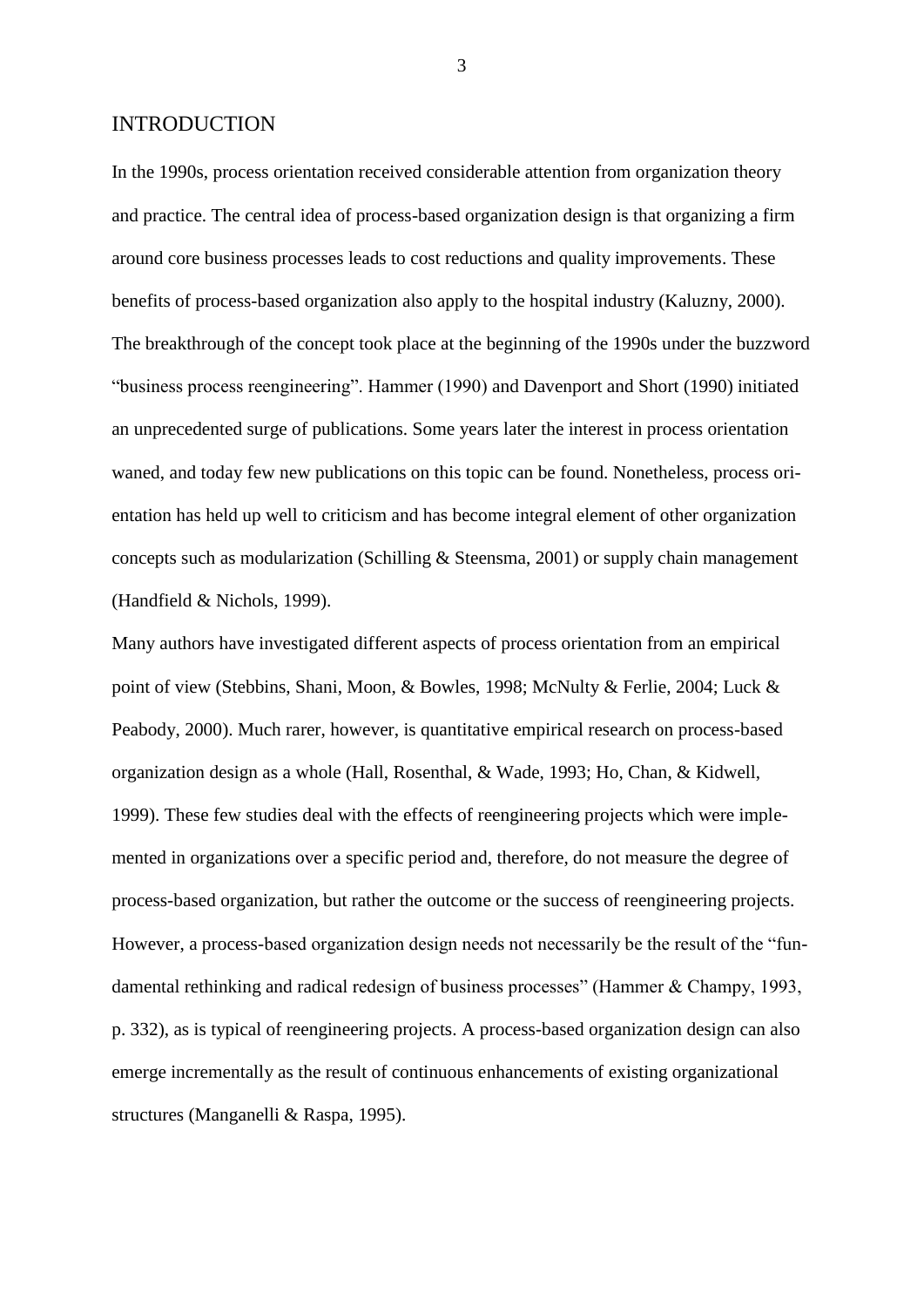Our study addresses the shortcomings of existing research by measuring the degree of process-based organization in hospitals - irrespective of reengineering projects carried out previously. We investigate the usefulness of the concept by comparing our measured degree of process-based organization with a measure of hospital efficiency.

#### **THEORY**

### *Process-Based Organization Design*

The central idea of process-based organization can be described as "structure follows process", that is, the organization design is dominated by cross-functional business processes. Although the implementation of a process-based organization design has a massive and lasting impact on the organization, processes cannot become the only basis for organizational structure (Vanhaverbeke & Torremans, 1999). Functional skills and product-orientation remain indispensable. So, process-based organization design is not an independent and selfcontained concept, but must be combined with other organization designs. Accordingly, an organization cannot be characterized as process oriented or not process oriented, as organizations are always process oriented to a greater or lesser degree.

A business process is defined by Hammer and Champy (1993) as "a collection of activities that takes one or more kinds of input and creates an output that is of value to the customer" (p. 35). We distinguish core processes and support processes. A core process is focused on the strategic objectives that determine competitive success of a firm and targets external customers, whereas a support process is less important and targets internal customers.

A process-based organization design is created by dividing a firm into organizational units, which handle a business process as comprehensively as possible, and which have relatively few interdependencies with other organizational units, thereby reducing coordination costs and throughput times. Within the organizational units the tasks are performed autonomously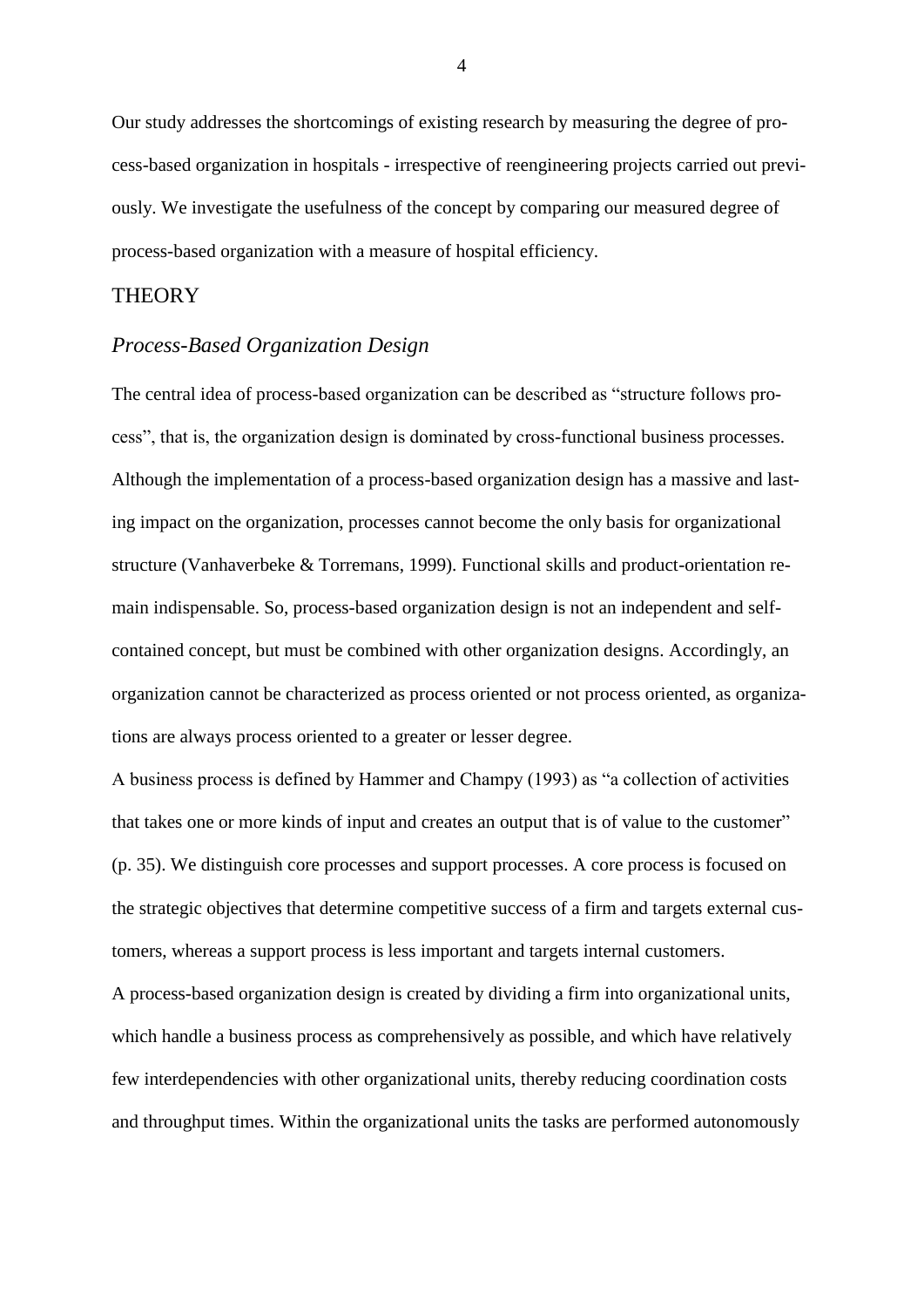and integratively by cross-functional teams (Majchrzak & Wang, 1996). In comparison to functional organization designs, employees are confronted with more diversified and multifaceted tasks. In the case of complex processes the functional division of work within the team can be kept up; the coordination is still facilitated by the elimination of departmental borders between the team members.

Of particular importance is the rigorous customer orientation of the business processes (Talwar, 1993). Organizations can achieve significant quality improvements by measuring the added value of the business process exclusively from the perspective of the internal and external customers. Ensuring a high level of both output quality and process quality is an essential aspect of process-based organization design. Thus, process-based organization is very closely related to concepts like Lean Management, the Toyota Production System (IHI, 2005), Total Quality Management, or Six Sigma (Woodard, 2005).

Another important aspect is decentralization. The response to internal and external customer requests can be accelerated and improved by "putting the decision point where the work is performed" (Hammer, 1990, p. 111). This can be achieved by the implementation of profit centers. As a general rule, decentralization has positive effects on the working atmosphere and the motivation of the employees (Ford & Fottler, 1995). Additional positive motivation effects can be realized by linking pay to individual or team performance.

## *Implementation of Process-Based Organization in Hospitals*

Traditionally, hospitals are organized internally into clinical departments and functional units supporting these clinical departments (Aas, 1997). All the organizational units of hospitals usually are organized around anatomical divisions, organs, medical technologies or patient age groups (Montgomery, 1990). As a result of their education and training, physicians - and to a lesser degree also nurses - differentiate themselves into clinical specialties according to these criteria. This task differentiation and specialization is the main reason for the typical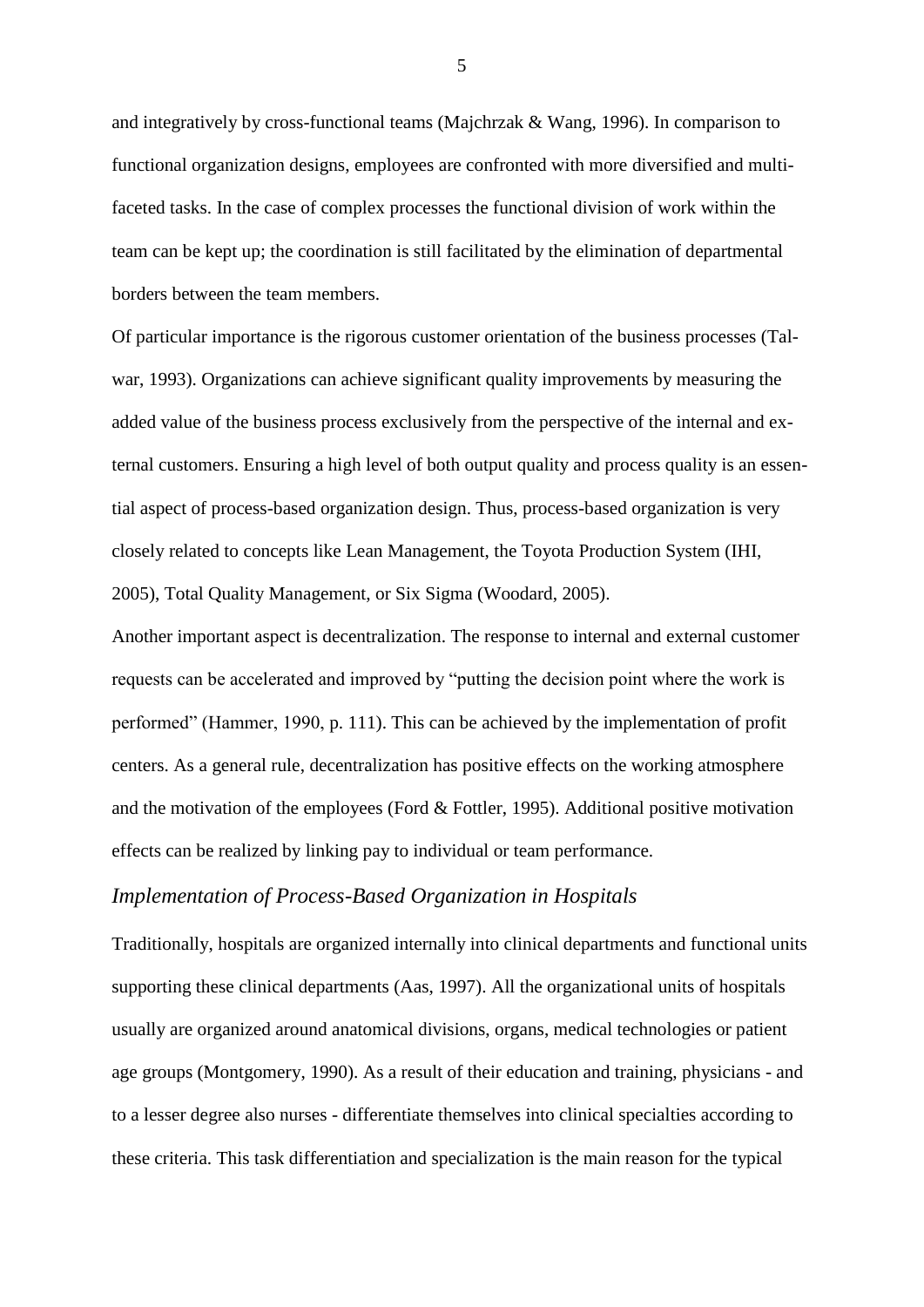functional organization design of hospitals (Braithwaite, 1993). However, to implement a process-based organization, it is necessary to overcome this functional division of labor. The starting point of process-based organization design in hospitals requires the identification of the central business process of the hospital - namely the medical treatment of the patients. This process, which can be broken down into partial processes, is illustrated in Figure 1.



#### *Figure 1.* Process View of a Hospital.

These processes have to be analyzed, optimized and then handled autonomously and integratively by cross-functional teams that include physicians and nurses. The focal point of any optimization measures must always be the added value from the point of view of the primary customer: the patient. Furthermore, the business processes have to be designed in a way that emerging problems are identified and eliminated as soon as possible. Physicians, nurses and managers have to internalize "lean thinking", that is, determining the value of any given process by distinguishing value-added steps from non-value-added steps, and then eliminating waste systematically (IHI, 2005). Thus a continuously self-improving organization is established (Spear, 2005; Jimmerson, Weber, & Sobek, 2005; IHI, 2003).

A very important instrument to implement a process-based organization design is clinical pathways (Bragato & Jacobs, 2003). Clinical pathways are guidelines, which define specifi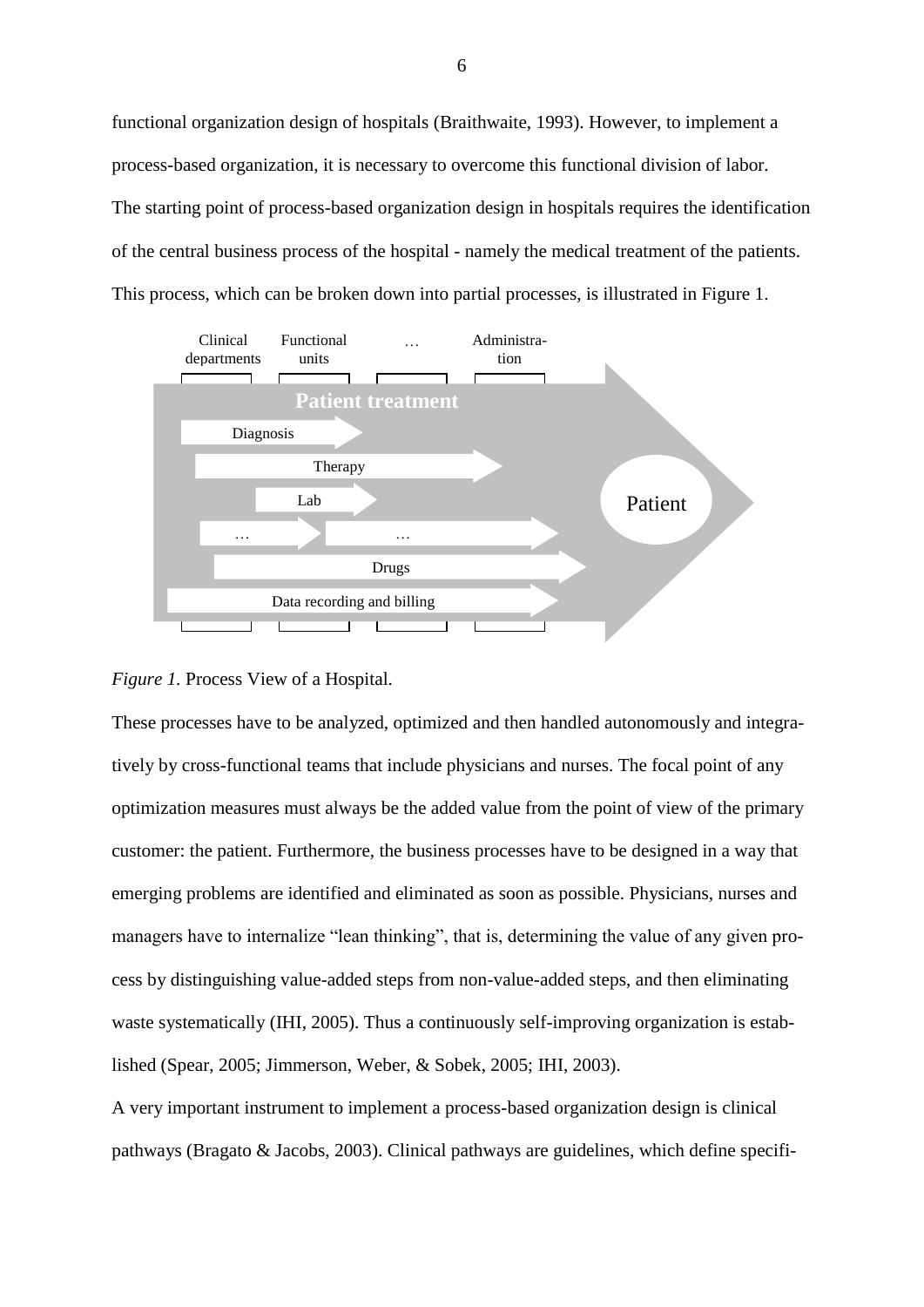cations for the services to be provided in the course of the medical treatment process and for the quality of the treatment on the basis of evidence-based standards. They specify the goals of medical treatment and the sequence and timing of actions necessary to achieve these goals with optimal efficiency. Clinical pathways enable the uninterrupted care of patients beyond departmental boundaries and lead to a systematic process optimization. Thus they represent a popular tool to implement a process-based organization design in hospitals.

Another instrument to increase the process orientation of hospitals is clinical directorates (Braithwaite & Westbrook, 2004). Clinical directorates are intermediate organizational arrangements through which certain parts of larger hospitals are managed. There are many different types of clinical directorates. From the point of view of process orientation, the most interesting is the so-called institute design, which is logically constructed from the way that hospital services are delivered to patients and which leads to the integration of services with titles such as cardiac services or cancer services in one organizational unit. Typically, clinical directorates are headed by a chief physician who also has clinical responsibilities, so that his managerial involvement is only part time. Clinical directorates are multi-disciplinary organizational units, bringing together physicians, nurses, paramedical, administrative and clerical staff. They are focused upon the treatment processes and the outputs of patient care. Therefore, clinical directorates represent an appropriate instrument to implement a process-based hospital organization.

The full realization of the benefits of a process-based organization design is only possible if the business processes are processed adequately by cost accounting and financial controlling. Activity-based costing is a feasible instrument to achieve this goal (Upda, 1996). Activitybased costing can be described as a method of improving cost management of complex work processes. It determines the cost for a business process by examining the individual activities or tasks contained in the process and by assigning an accurate amount of cost to each activity,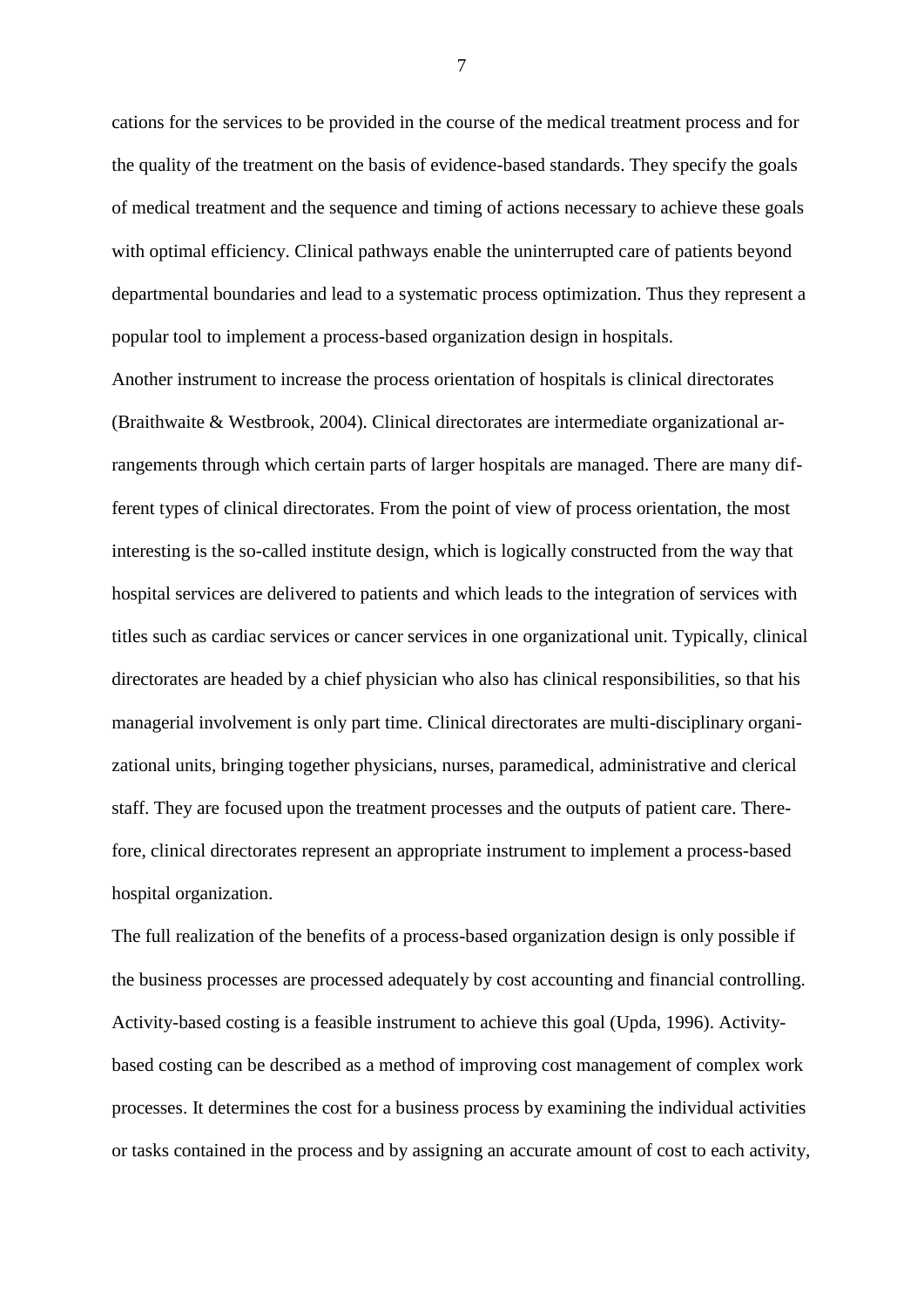thereby, providing very insightful information regarding the actual costs incurred when performing work processes. This improved cost transparency is a critical prerequisite to optimize the treatment processes. Nonetheless, activity-based costing continues to be underutilized in hospitals, although cost control is fundamental in the hospital sector these days. The decentralization typical of a process-based organization is often achieved by organizing the organizational units in the clinical area as profit centers (Zelman, McCue, Millikan, & Glick, 2003). In this case, the process interdependencies between organizational units require the use of transfer pricing to calculate the financial result of the profit centers (Kuntz & Vera, 2005). The decentralization can be emphasized by transferring decision-making authority to assistant doctors or nurses within the profit centers. The profit center concept usually creates incentives to improve efficiency, in particular if the remuneration of the employees is linked to the performance of their profit center. Accordingly, the use of profit centers and performance-based pay support the implementation a process-based organization design.

# *Limits of Process-Based Organization in Hospitals*

However, the implementation of a process-based organization design in hospitals is complicated by some factors that result from specific features of hospital services. The heterogeneity of the hospital output as well as political and ethical obligations prove to be particularly problematic (Arndt & Bigelow, 1998). These factors prevent hospitals from deleting services and from focusing on the strategically important services with the same freedom as most firms in other industries.

In view of the multitude of different clinical pictures and disease patterns that hospitals have to deal with on a regular basis, the number of core processes - even in small hospitals should be very high compared to organizations in other industries. This complicates the identification of the business processes in hospitals. In hospital practice this flaw often results in resorting to vague definitions, for example "using a rhetoric of four core business processes"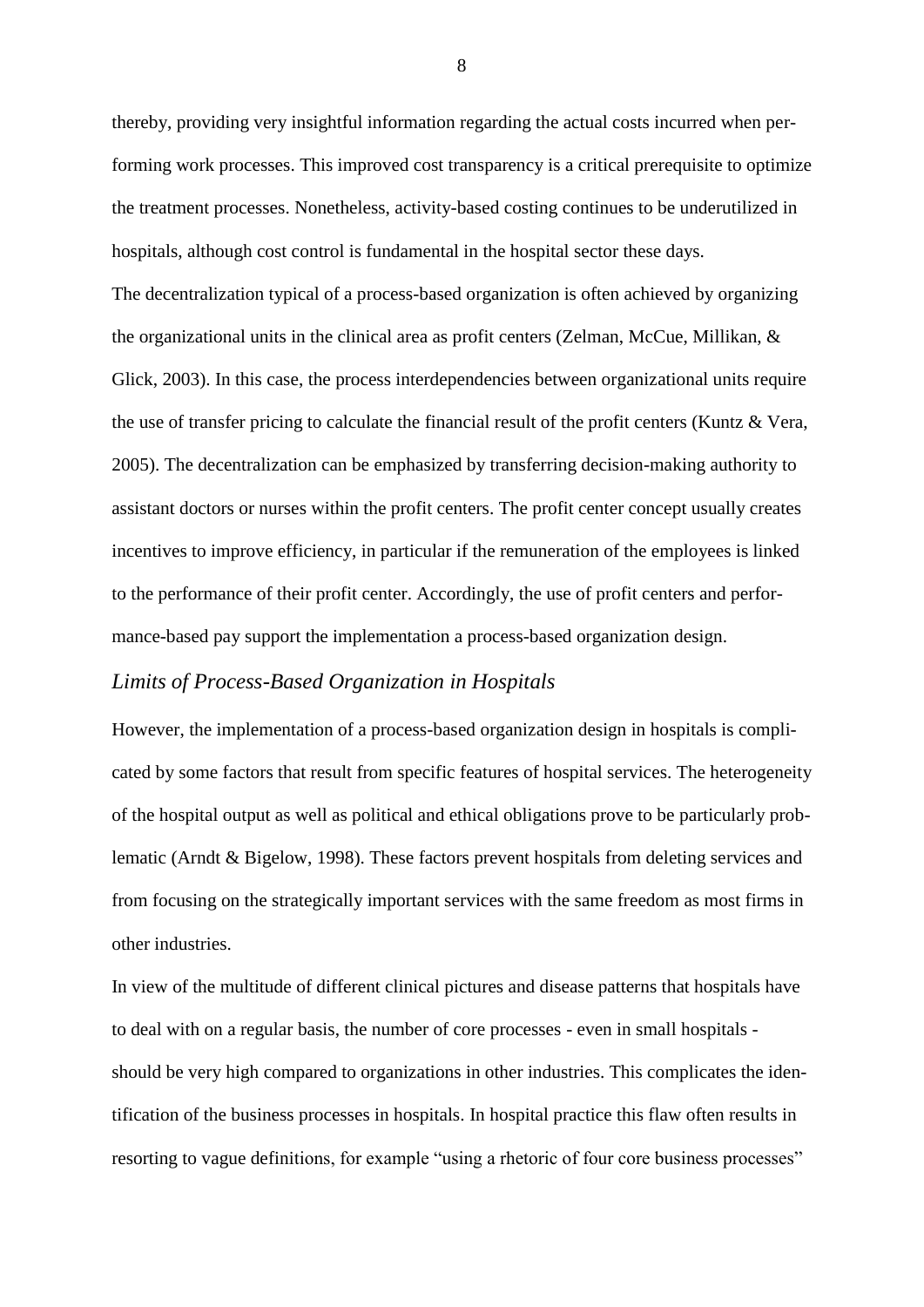(McNulty & Ferlie, 2004, p. 1401). Eventually, only "a handful of core processes" (p. 1404) is optimized, because a thorough analysis and optimization of all the important service processes of a hospital is simply not practicable.

Furthermore, the feasibility of process oriented team building is limited by the pronounced functional specialization of the physicians, which is indispensable due to the know-how intensity of many hospital services (Shortell & Kaluzny, 2006). The comprehensive and integrative handling of business processes by cross-functional teams and the multifaceted task structure of the team members typical of process-based organizations are thus clearly restricted in hospitals. Only large hospitals have enough manpower to allow that an appropriate number of physicians overcome their functional specialization and practice a more interdisciplinary approach to medicine. Smaller hospitals can also set up process oriented, interdisciplinary teams, but they will have to keep up the functional specialization of the team members and thus not fully realize the benefits of a process-based organization design. Moreover, the professional status of physicians has to be taken into account (Abernethy  $\&$ Stoelwinder, 1995). As a consequence of their training and their socialization, physicians primarily identify with their professional group, are committed to developing the power and prestige of the profession, and look for professional colleagues for support and censure. This strong orientation to professional values often conflicts with the managerial goals associated with a process-based organization design. The implementation of this concept is, as a result, often complicated by the distinctive research orientation, the poor cost consciousness or extreme autonomy needs of many physicians.

Another limitation results from the non-profit status of a large number of hospitals owned by public, clerical or charitable institutions. In these hospitals it is much more difficult to introduce performance-linked pay than in for-profit organizations (Luck & Peabody, 2000). However, this is not necessarily a disadvantage as many researchers challenge the usefulness of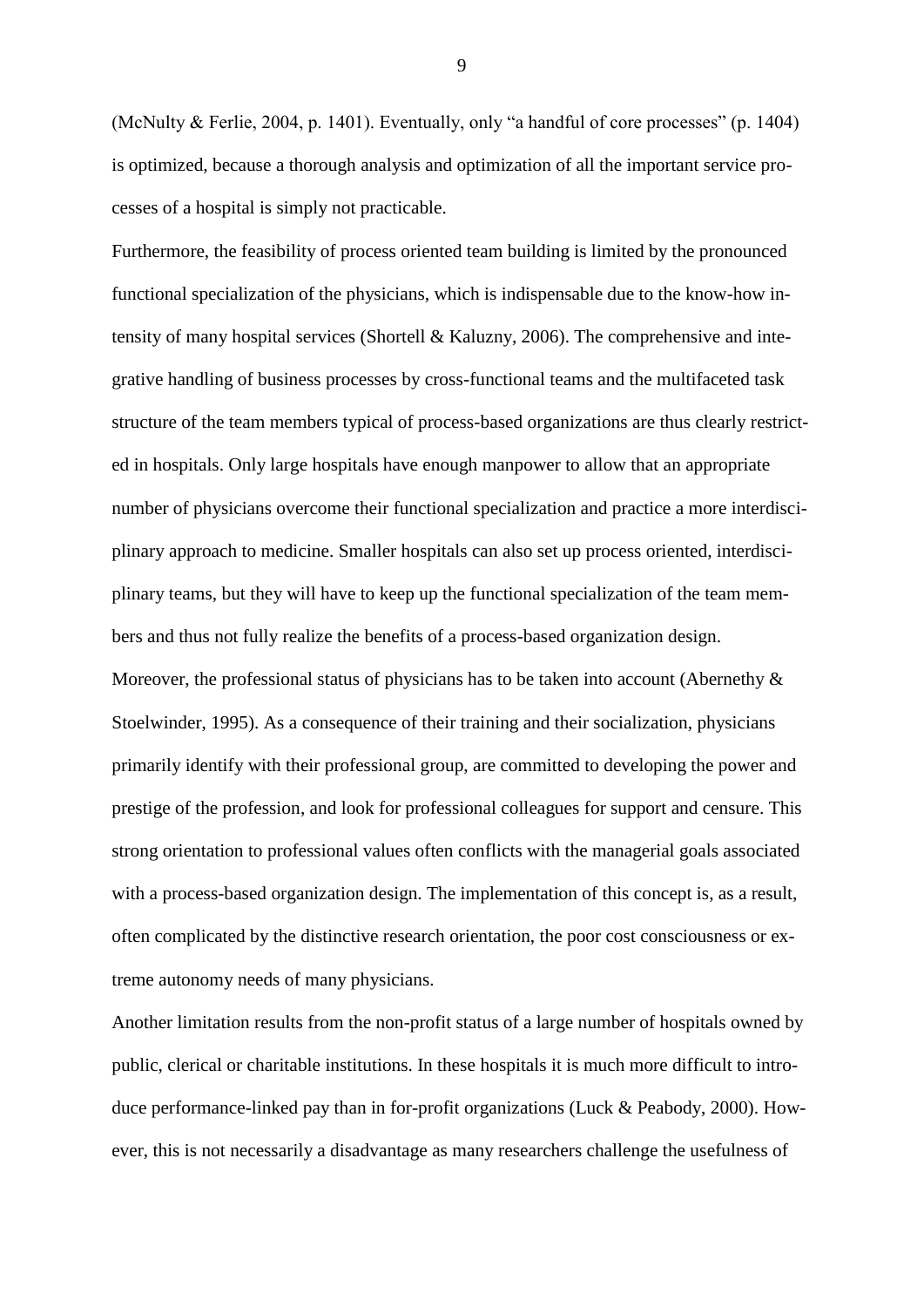performance-linked pay. Instead they emphasize the advantages of systems of accountability for achieving long-term goals, which harness the imagination and the participation of the workforce, and which require a high degree of trust in many forms (Berwick, 2003). Finally, the fact that the patient treatment process also includes partial processes which cannot be directly influenced by the hospital must also be considered. The treatment of many patients begins before hospitalization and continues after hospital discharge. Consequently, hospitals with a pronounced customer focus have to cooperate closely with physicians in private practice, emergency medical services, rehabilitation centers, nursing homes, etc. The implementation of process-based organization in hospitals therefore requires the optimization of the business processes beyond the boundaries of the hospital using approaches like supply chain management (Handfield & Nichols, 1999).

Recapitulating, it can be stated that the implementation of a process-based organization design in hospitals encounters considerable difficulties. However, the benefits of a processbased organization apply in principle also to hospitals. Hospitals that implement a high degree of process orientation in their organization design should therefore be able to increase their efficiency. This leads to the following hypothesis:

*Hospitals that exhibit a high degree of process orientation in their organization design are more efficient than hospitals with a low degree of process orientation.*

## METHODOLOGY

### *Study Setting*

The following empirical analysis was carried out in the German federal state of Rheinland-Pfalz, which has a hospital sector quite representative of Germany. In Germany, 74% of the hospitals are non-profit (36% public, 38% welfare) and 26% are private for-profit hospitals. As private hospitals are relatively small, about 90% of hospital beds are located in non-profit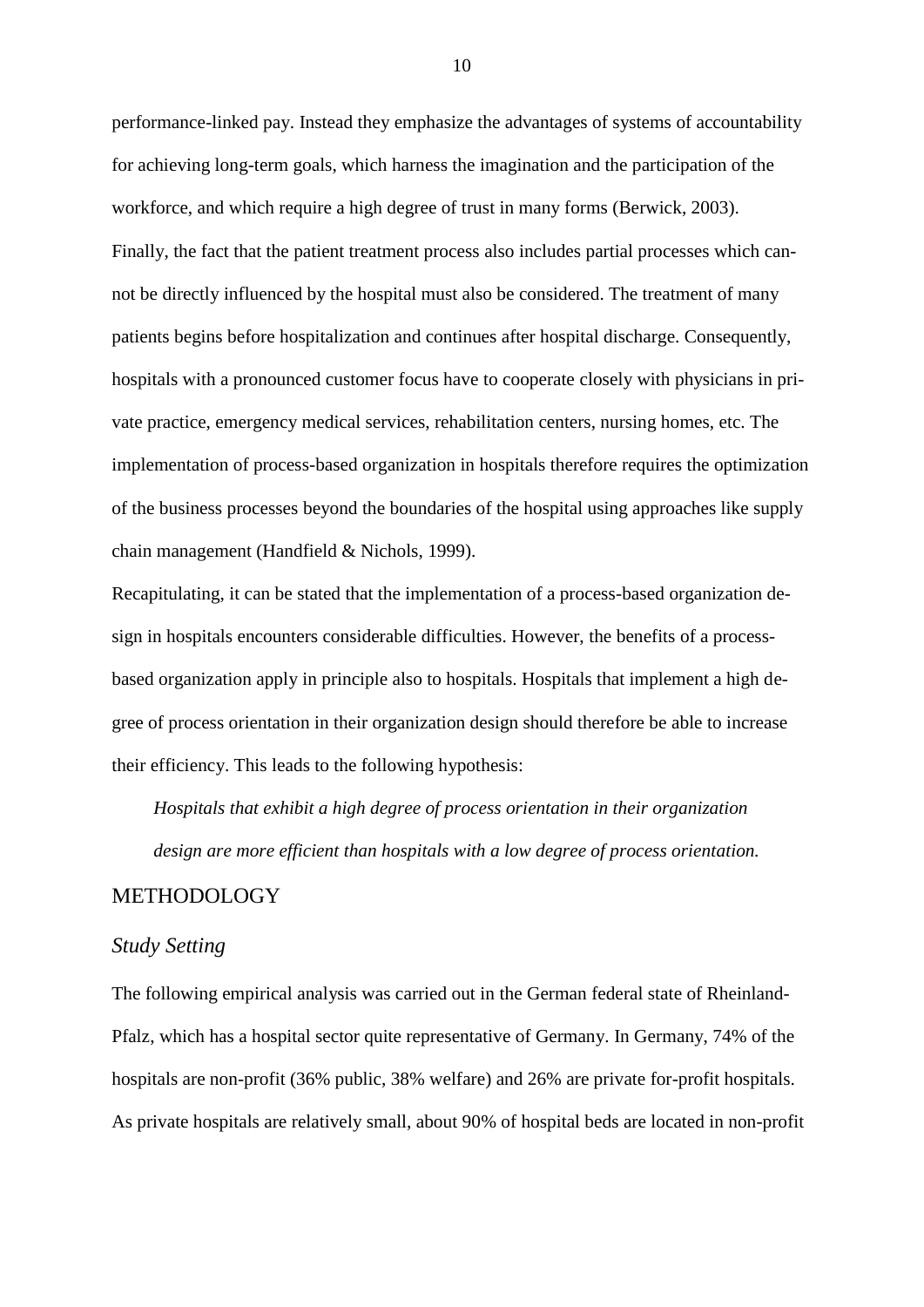hospitals. However, the market share of private hospitals has risen significantly in the last years. The main reason for this development have been the extensive reforms of the hospital sector over the past years. The most fundamental reform was the introduction of a DRGbased prospective payment system similar to that used by Medicare in the U.S. (Lungen & Lapsley, 2003). The new system contrasts sharply with the previous cost reimbursement system and has led to a significant increase in competition in the German hospital sector - making it more comparable to the traditionally quite competitive U.S. hospital sector. From the point of view of organization design, German hospitals are quite similar to most U.S. hospitals. In the clinical area, they are usually organized within clinical departments and functional units. The administrative and managerial staff is separated organizationally from the clinical area and thus has little insight into the clinical processes. The main difference between German and U.S. hospitals is the fact that physicians as a general rule are employees of the hospital. However, hospital physicians cannot be considered as typical employees. Due to their status as professionals they enjoy a pronounced autonomy of decision and a high hierarchical status compared to the other personnel. Thus, their organizational role is quite similar to that of physicians in U.S. hospitals.

Recapitulating, we can state that although there are differences between German and U.S. hospitals, these are negligible with regard to implementing process-based organization. Thus, the results of this study also apply to hospitals in the U.S. and in most other countries.

### *Database*

We used data from two different sources. Information about the efficiency of the hospitals was obtained from a database compiled by the Statistical Office of the federal state of Rheinland-Pfalz, which contains cost and performance data on all 92 hospitals in this federal state. However, 12 of these 92 hospitals were excluded from the survey for technical reasons. Information about the organization design of the remaining 80 hospitals was collected by a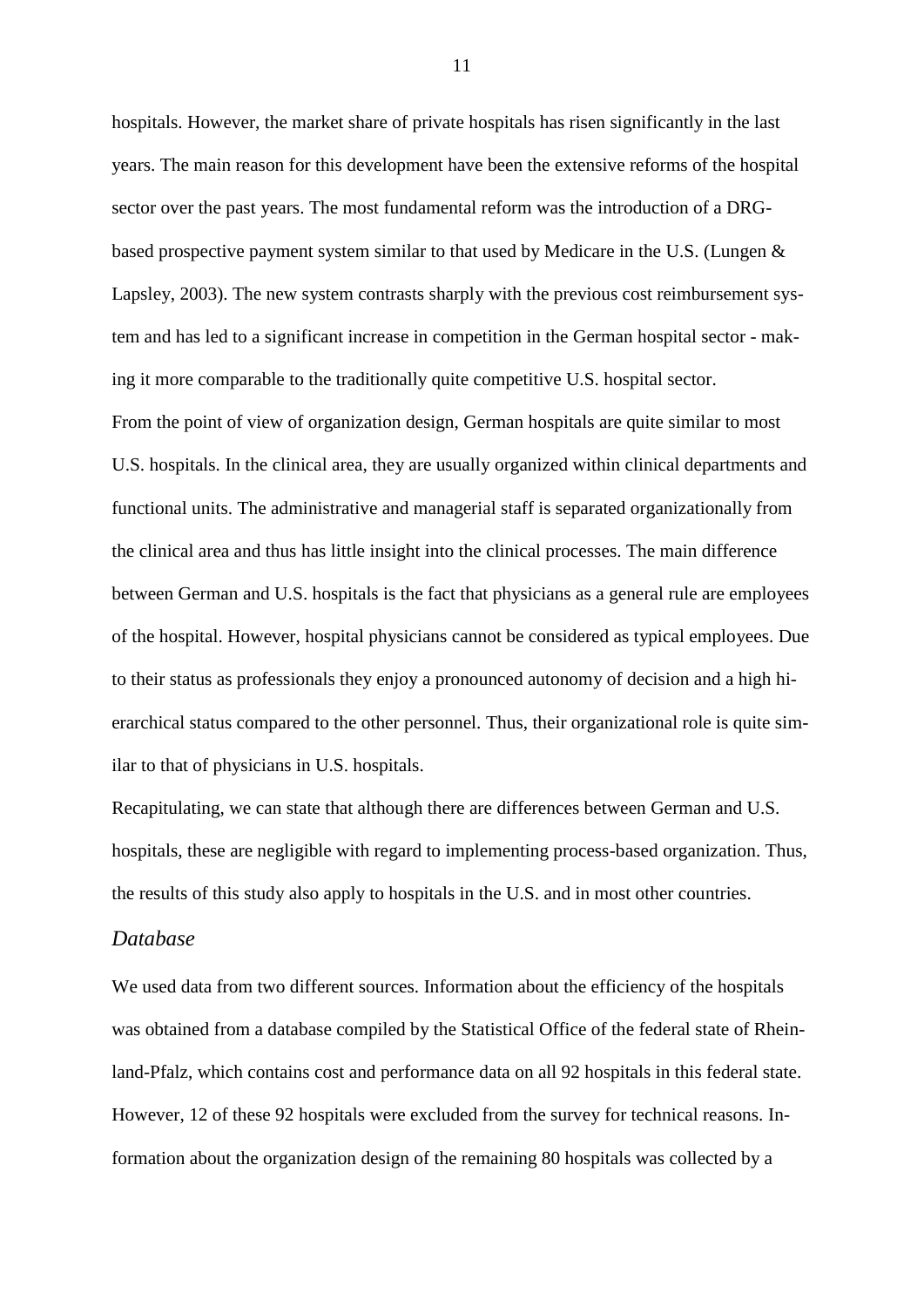standardized written questionnaire, which was sent out by post between December 2003 and November 2004 to the CEOs of the hospitals. A total of 43 questionnaires were completed and returned, giving a return quota of 53.75%. Some questionnaires, however, were only partially completed, so that only 41 data sets were available with regard to some variables.

|                      | staff | beds | cases per year |
|----------------------|-------|------|----------------|
| hospitals surveyed   | 670   | 418  | 12,089         |
| hospitals in Germany | 464   | 245  | 7,873          |

*Table 1.* Size of the hospitals surveyed.

Table 1 contains some information about the size of the hospitals surveyed and of German hospitals. Obviously, the hospitals replying were relatively large. The results of the following analyses therefore apply primarily to hospitals of above-average size.

## *Measurement of Hospital Efficiency*

Measurement of performance in health care organizations is very complex (McCracken, McIlwain, & Fottler, 2001). Financial measures like financial growth or operating income are generally considered to be the best indicators of hospital performance. However, the use of such financial measures is inappropriate in this study, particularly because of the rather weak link between organizational arrangements and financial performance. Modifications of the organizational structure of a firm usually affect financial outcomes in the long run if at all, while the effect on the efficiency of the service processes is much more immediate. Therefore, in order to evaluate the possible benefits of a process-based organization design in hospitals, we measured and analyzed the effects on hospital efficiency.

A very accurate description of the efficiency of hospitals can be achieved by means of Data Envelopment Analysis (DEA) (Cooper, Seiford, & Tone. 2000). The DEA approach is commonly used to evaluate the relative efficiency of a number of hospitals (Kuntz & Scholtes, 2000; Olesen & Petersen, 2002). It defines efficiency as the ratio of the weighted sum of out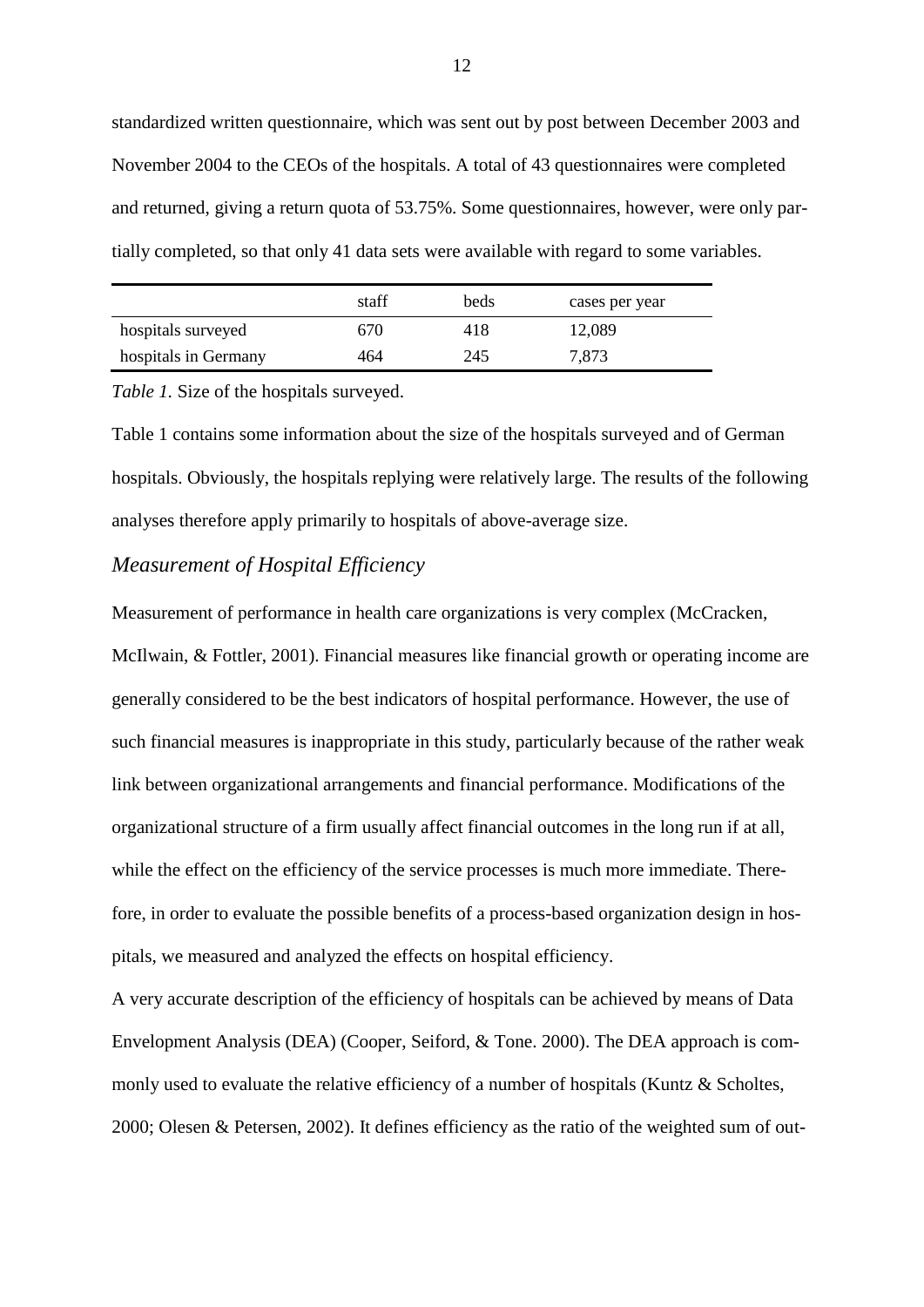puts of a hospital to its weighted sum of inputs. DEA is an extreme point method and compares each hospital with only the best hospital. The heart of the analysis lies in finding this best hospital using mathematical linear programming. The most important advantage of DEA is that it allows for the simultaneous consideration of multiple inputs and multiple outputs. In the present study we consider two inputs:

- the annual treatment costs, which are financed by the statutory health insurance companies in Germany. Treatment costs are directly related to the provision of in-patient services and include personnel costs, pharmaceuticals, food, etc. However, they do not include investment costs for facilities and equipment as these are refunded by the federal states due to the German dual hospital financing system (Lungen & Lapsley, 2003);
- the total number of beds in a hospital as indicator of the investment costs for facilities and equipment.

Both inputs - bed capacity and annual treatment costs - define the resource basis of a German hospital for the treatment of patients. The output is also not measured in terms of one single figure. Here, to take account of the patient structure of a hospital, a distinction is made between cases on the basis of clinical specialties, thus producing a multiple output defined by the case numbers per clinical specialty. The resulting input/output structure is outlined in Table 2 and includes 2 inputs and 21 outputs.

| Output | Cases                   | differentiated 1. Internal medicine   |  |  |
|--------|-------------------------|---------------------------------------|--|--|
|        | by clinical specialties | 2. Pediatrics                         |  |  |
|        |                         | 3. Surgery                            |  |  |
|        |                         | 4. Neurosurgery                       |  |  |
|        |                         | 5. Plastic surgery                    |  |  |
|        |                         |                                       |  |  |
|        |                         | 18. Dermatology                       |  |  |
|        |                         | 19. Dentistry                         |  |  |
|        |                         | 20. Other clinical specialties        |  |  |
|        |                         | 21. Released part stationary patients |  |  |
| Input  | Quantity of beds        |                                       |  |  |
|        | Annual costs            |                                       |  |  |

*Table 2.* Input/Output Structure.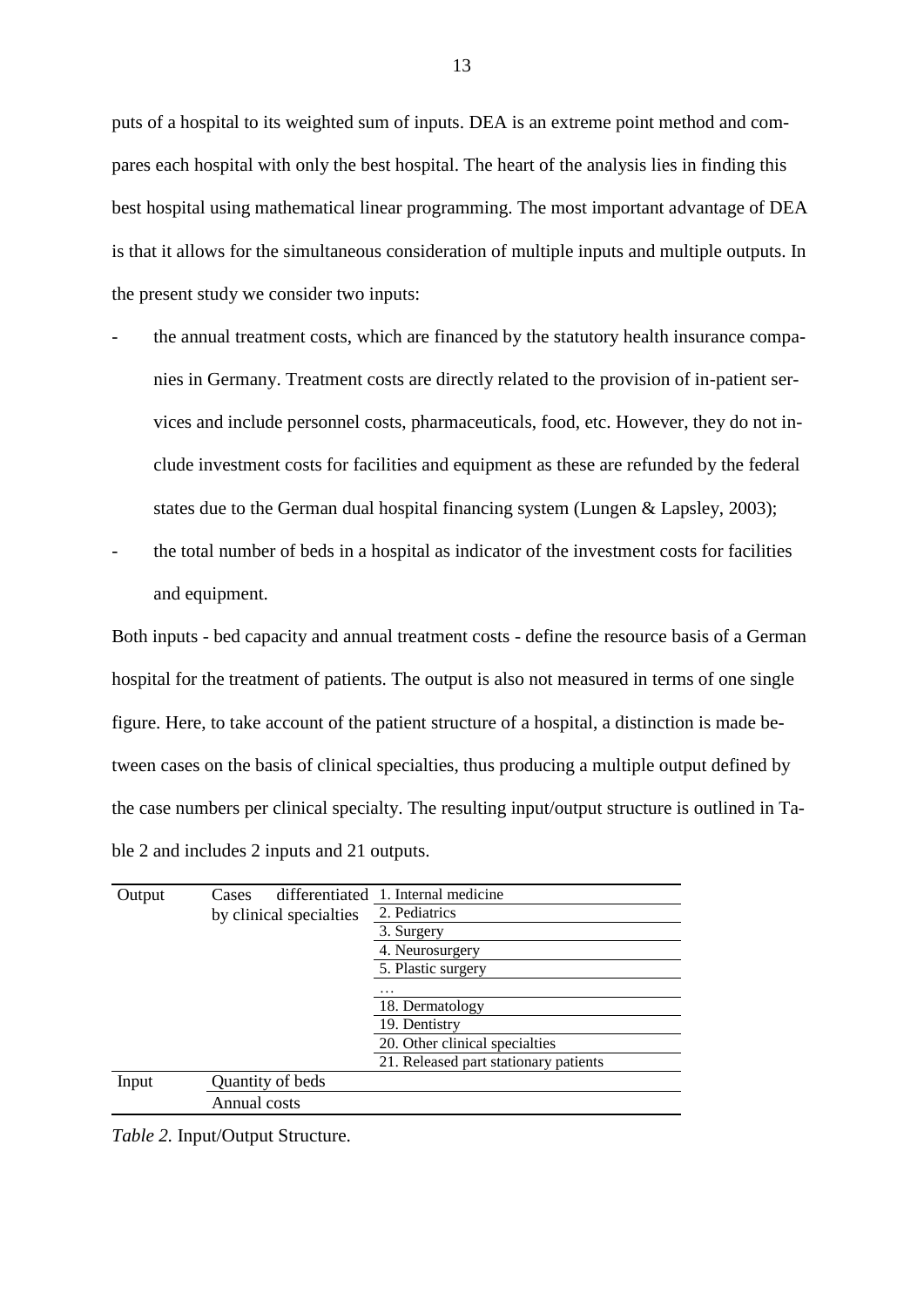However, the decision on how the efficiency index should be defined still remains. At this point, DEA comes into play. The DEA approach is conservative: leave the choice of the weightings for inputs and outputs to the hospital, so that the best possible efficiency measure is achieved for this hospital compared to the other hospitals. After a hospital has chosen the weightings for inputs and outputs, then that hospital is used as "benchmark", which achieves the highest input/output ratio of all the hospitals with the selected weightings. The efficiency of a hospital is calculated by means of the percentage variance of its output/input ratio from that of the "benchmark hospital". The strength of DEA is that it calculates mathematically which selection of weightings maximizes the efficiency of every hospital. The optimization problem to be solved in the selection of the weightings is a linear program. The resulting efficiency measure is referred to as the standard DEA efficiency measure.

This standard DEA efficiency measure has the disadvantage that all efficient hospitals end up with a value of 1, so that it allows no further differentiation between these hospitals. To obtain a complete efficiency ranking, we use a modification of this measure, which enables a ranking of the DEA-efficient hospitals (Andersen & Petersen, 1993). The basic idea is to compare the hospital in question with a linear combination of all other hospitals in the sample, while the hospital in question itself is excluded. The difference between the so-called extended DEA efficiency and the standard DEA efficiency consists only in the fact that in the calculation of the extended DEA efficiency of a hospital, the own output/input ratio is compared in relation to the output/input ratio of the other hospitals. Consequently, the extended DEA efficiency provides an efficiency rating of efficient hospitals similar to the rating of inefficient hospitals provided by the standard DEA efficiency.

# *Measurement of Process-Based Hospital Organization*

As already mentioned above, there is no empirical research on the degree of process-based organization design in hospitals. Therefore, we had to develop a new measurement concept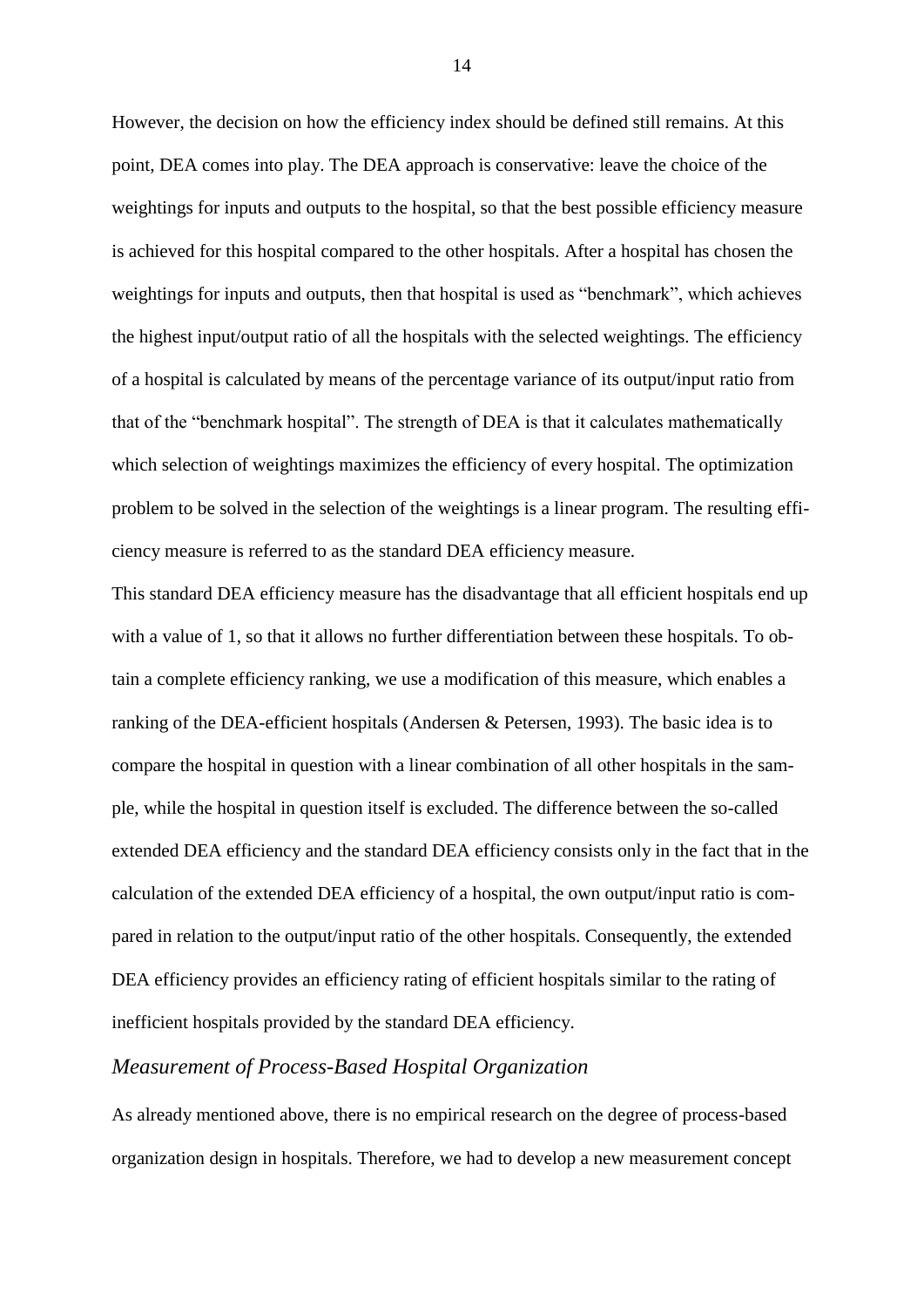for the theoretical construct "process-based hospital organization". Since process orientation is not directly observable, the measurement concept demands several indicators, which together characterize the features of process oriented hospitals as comprehensively as possible. In our study we used the following six items to measure process-based hospital organization:

- definition and optimization of business processes (variable OPTPRO),
- clinical pathways (variable CLPATH),
- multi-disciplinary teamwork, e.g. within clinical directorates (variable MULTDIS),
- activity-based costing (variable ABCOST),
- profit centers (variable CENTER) und
- performance-based pay (variable PERFPAY).

These items represent organizational instruments, which have been discussed in the "Implementation of Process-Based Organization in Hospitals" section of this paper, and which are particularly characteristic of a process-based hospital organization. We assume that the intensive application of these instruments in a hospital leads to a pronounced process orientation. Therefore, in our questionnaire we asked the CEOs of the hospitals to estimate the degree of application of these six organizational instruments in their hospital. We turned to the CEOs because we assume that to answer to these questions correctly, the respondents should have received a managerial education and be members of the top management team.

The six items were rated by the CEOs on a scale from 1 to 5, 1 standing for "not at all" and 5 for "very high". The value of the variable "process-based hospital organization" (PROORG) was calculated as the mean of these six items. The reliability was evaluated on the basis of Cronbach's Alpha. This estimator should be at least .6 for newly developed scales and at least .7 or .75 for established scales (Crano & Brewer, 2002). Cronbach's Alpha is a conservative estimator and therefore a high threshold for the acceptance of a measurement concept. With respect to PROORG, Cronbach's Alpha is .75, thus the internal consistency is acceptable.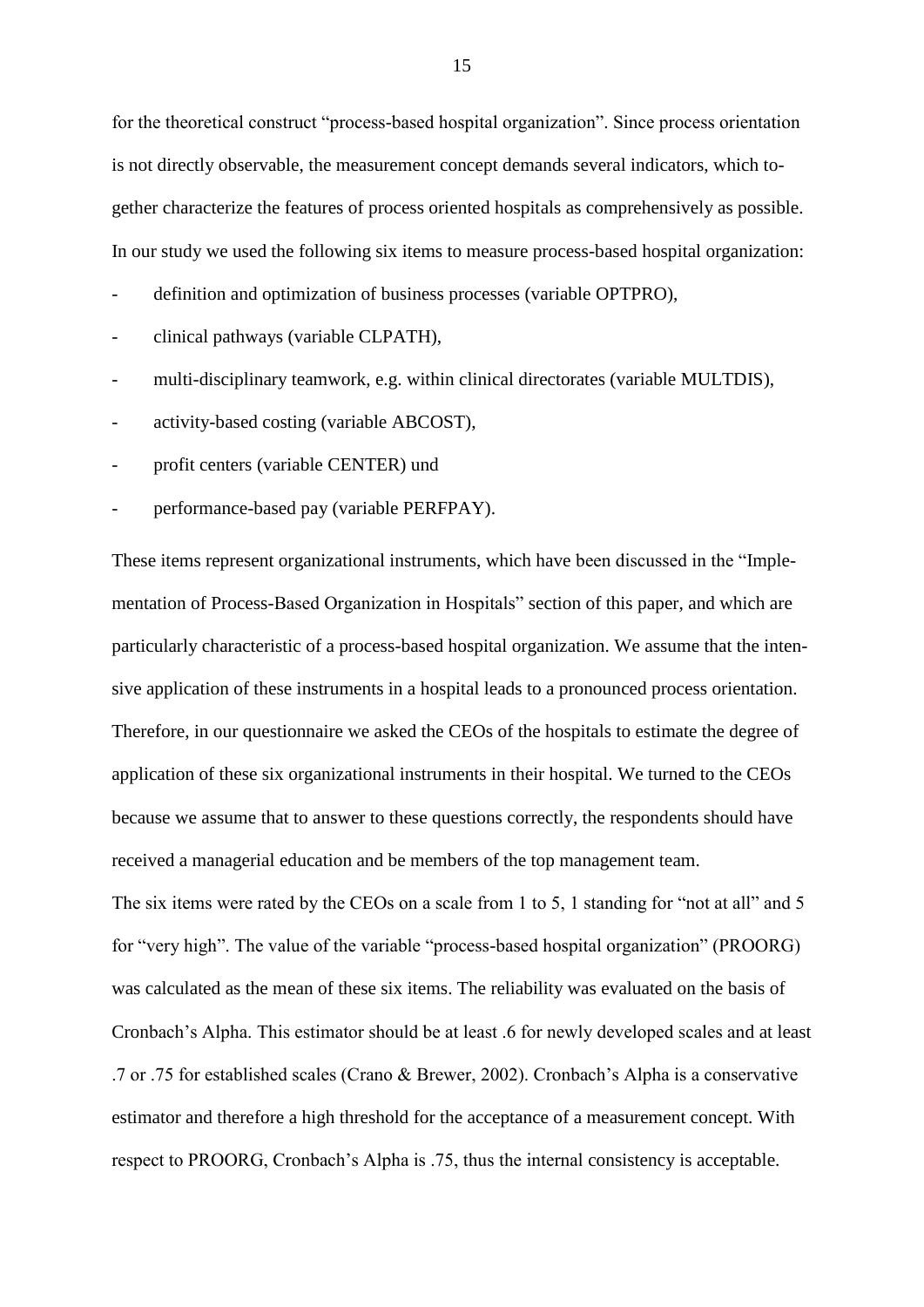Furthermore, we applied exploratory factor analysis to the data to identify underlying dimensions that might drive common sets of measured items (Harmann, 1976). But previously we had to check whether the use of factor analysis was admissible (Dziuban & Shirkey, 1974). We used the Kaiser-Meyer-Olkin (KMO) criterion for measuring sampling adequacy and Bartlett's test of sphericity. The KMO-value of .6 is rather low but clearly higher than the minimum acceptance value of .5. And Bartlett's  $Chi<sup>2</sup>$  of 73.610 leads to a significance at the .1%-level. Hence, both tests support the use of exploratory factor analysis.

We carried out a principal components analysis with varimax-rotation and Kaiser normalization on the six items to explore the underlying factor structure. Inspection of eigenvalues suggested the existence of two primary factors, both with eigenvalues greater than 1. Together, these two factors account for more than two thirds of total response variation. The factor loadings, eigenvalues and percentages of variance explained are shown in Table 3. Obviously, the items load into two clearly defined factors, while cross-loadings of items are significantly lower. After closer examination of the items we identified two different aspects of a process-based organization design that are consistent with the theoretical framework.

| Item                    | Factor 1 | Factor 2 |
|-------------------------|----------|----------|
| <b>OPTPRO</b>           | .761     | .281     |
| <b>MULTDIS</b>          | .621     | .327     |
| <b>CLPATH</b>           | .719     | .347     |
| <b>ABCOST</b>           | .836     | $-.257$  |
| <b>CENTER</b>           | .085     | .882     |
| <b>PERFPAY</b>          | .228     | .865     |
| Eigenvalue              | 2.813    | 1.326    |
| % of variance explained | 46.88    | 22.10    |

*Table 3.* Results of Factor Analysis.

On the one hand, the first four items (OPTPRO, CLPATH, MULTDIS, ABCOST) represent tools that are closely connected with the business processes of a hospital. They focus on the identification, analysis, and optimization of the business processes of a hospital and therefore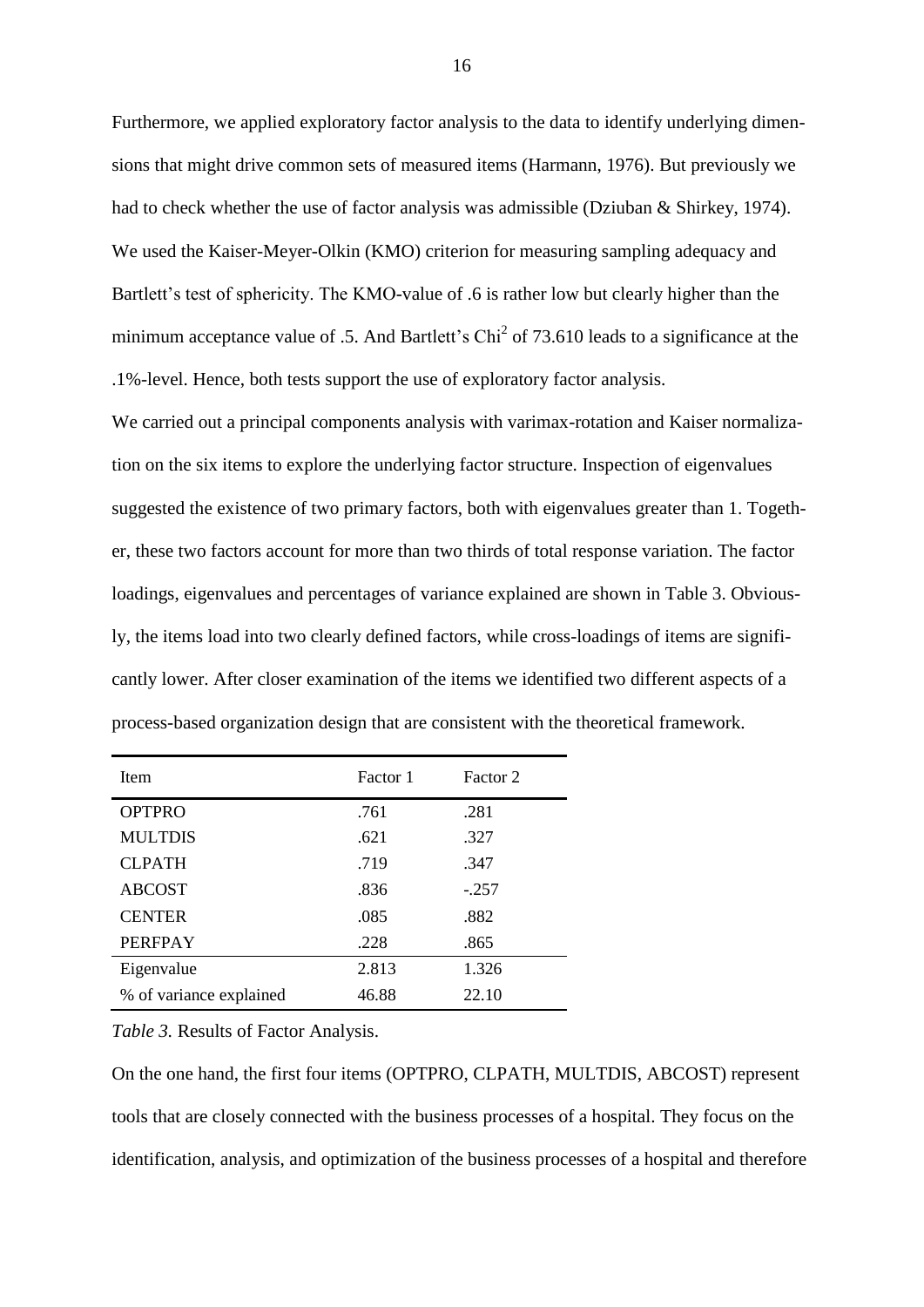can be characterized as process management tools. On the other hand, the remaining two items (CENTER, PERFPAY) represent tools that are not directly connected to the business processes, but that are implemented additionally to increase decentralization. They are intended to create a favorable incentive structure within a process-based organization design and thereby support the process management tools. Both factors represent different dimensions of the theoretical construct "process-based hospital organization", but nevertheless both dimensions are indispensable to measure the construct.

Consequently, the items loading on the same factor were combined to define two new variables. The variable "process management" (PROMGT) was calculated as the mean of the four variables loading on factor 1 (OPTPRO, MULTDIS, CLPATH, ABCOST) and the variable "decentralization" (DECENTR) as the mean of the two items loading on factor 2 (CENTER, PERFPAY). To ensure that these variables are internally consistent, a reliability assessment was performed using Cronbach's Alpha. The Alpha coefficients of .74 for PROMGT and .78 for DECENTR indicate an acceptable reliability. The measurement model for process-based hospital organization is illustrated and summarized in Figure 2.



*Figure 2.* Measurement Model for Process-Based Hospital Organization.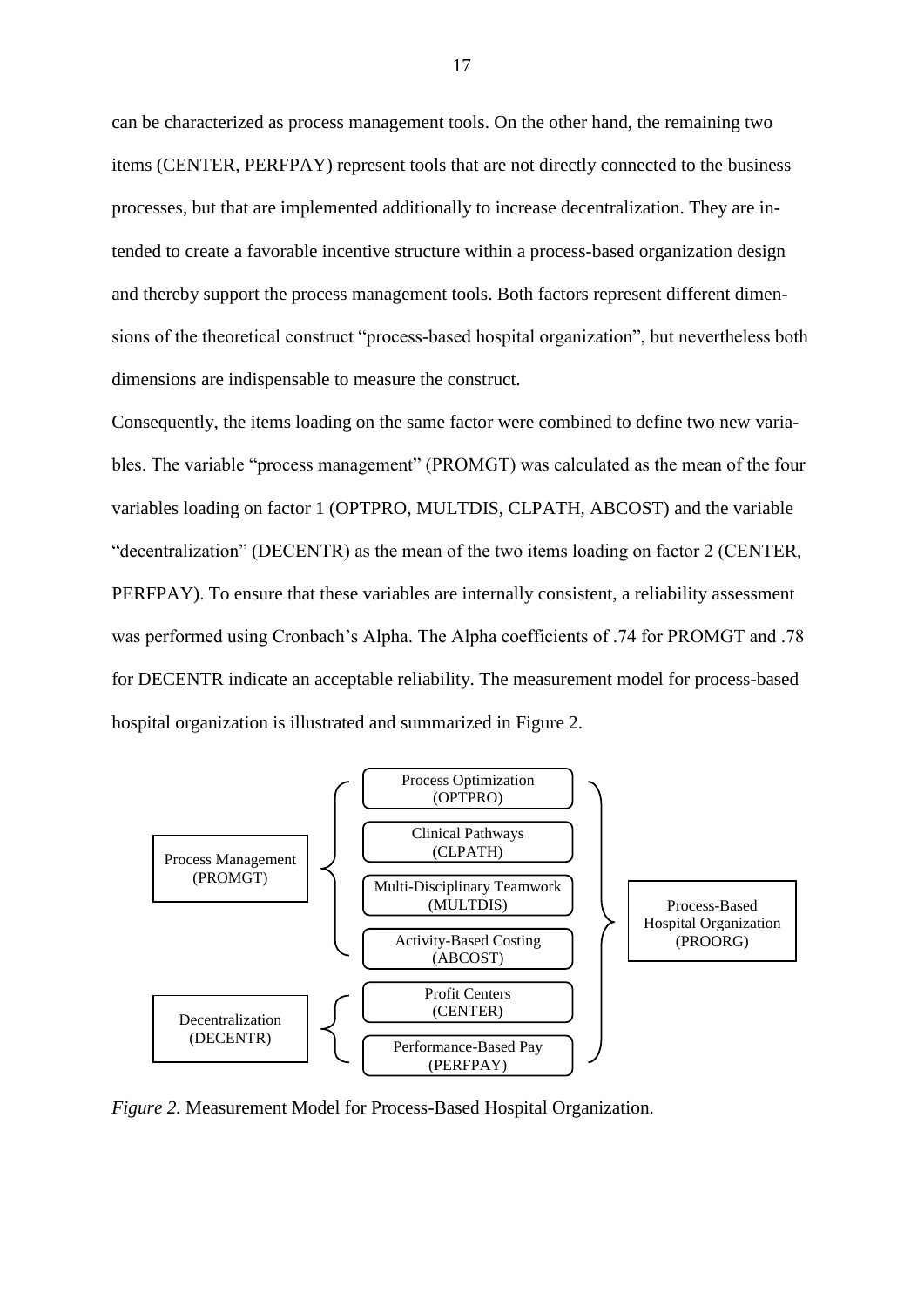#### RESULTS

Our hypothesis states that hospitals that exhibit a high degree of process orientation in their organization design are more efficient than hospitals with a low degree of process orientation. This is investigated empirically by carrying out two linear regression analyses, both with the hospital efficiency (HOSPEFF) as dependent variable. Model 1 has only one independent variable: the degree of process-based hospital organization (PROORG). And model 2 represents a multiple regression as it has the two dimensions included in PROORG as independent variables: PROMGT and DECENTR.

But first we examine if the variables comply with a normal distribution, because this determines the statistical tools that may be used. To this end we carried out Kolmogorov-Smirnov goodness-of-fit tests (Siegel & Castellan, 1988). They test how well a set of observations fits some specified distribution function, which can also be a normal distribution. The goodnessof-fit tests result in z-values of 1.246 for HOSPEFF, of .953 for PROORG, of 1.030 for DE-CENTR and of .962 for PROMGT indicating that there are no significant differences between the distributions of these variables and a normal distribution. Thus we can use a regression analysis to test our hypothesis. The results of the regression analyses are shown in Table 4. Furthermore, in Figure 3 we visualize the distribution of the hospitals surveyed with respect to PROORG and HOSPEFF and the regression line of model 1 in a range diagram. The adjusted linear coefficients of determination  $R^2$  of .257 in model 1 and of .245 in model 2 mean that approximately 25% of the variation in hospital efficiency is accounted for by the degree of process-based organization. This value is relatively low, but a significantly higher value was not to be expected in view of the multitude of factors that influence the efficiency of hospitals. The F-tests carried out lead to significance at .1%-level with respect to both models. Therefore, we can conclude that there is a weak but highly significant linear relationship between process-based organization and hospital efficiency.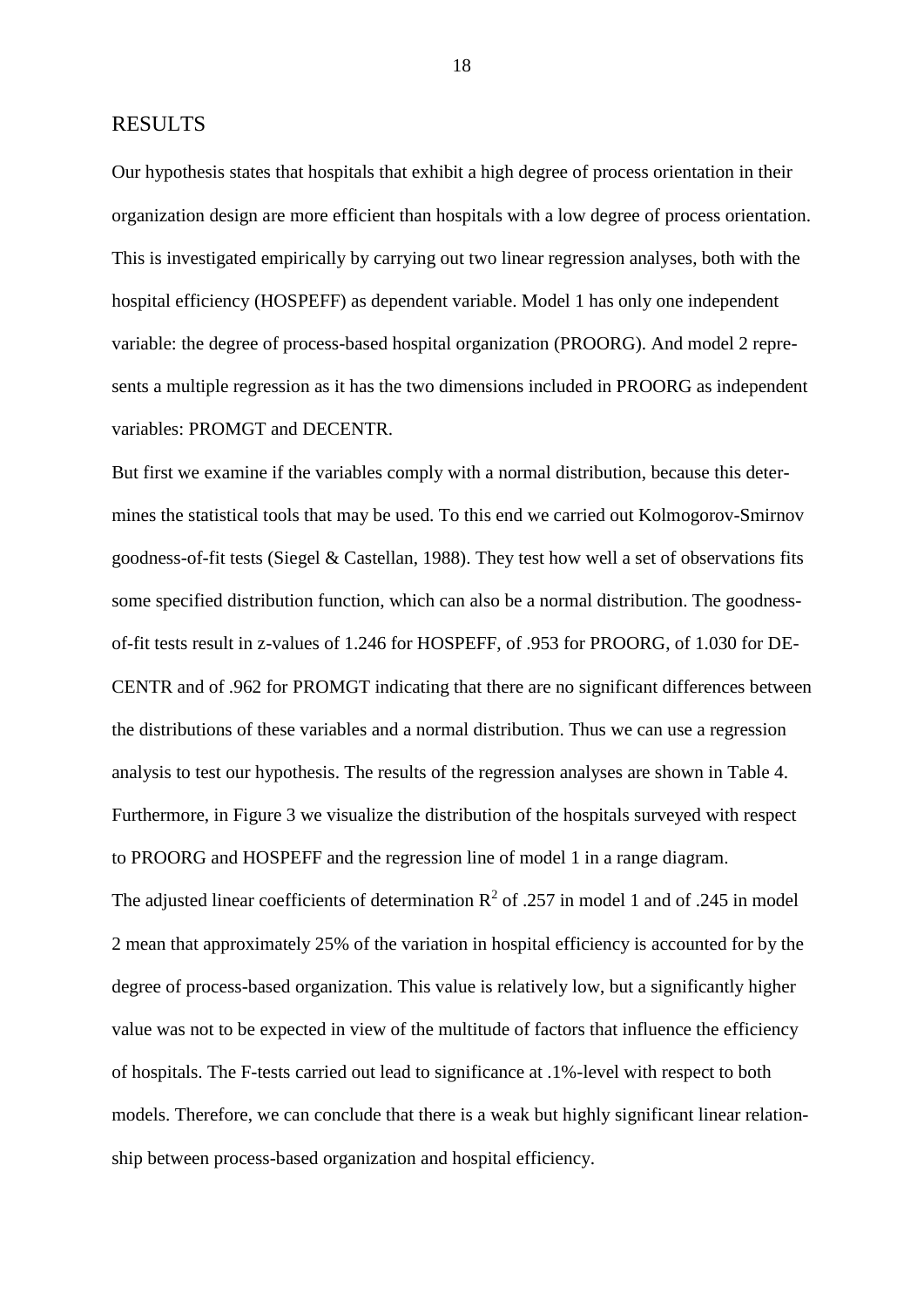|                     |                | Model 1   | Model 2   |
|---------------------|----------------|-----------|-----------|
| <b>PROORG</b>       |                | $.525***$ |           |
| <b>PROMGT</b>       |                |           | $.367*$   |
| <b>DECENTR</b>      |                |           | $.270+$   |
| $R^2$               |                | $.275***$ | $.281***$ |
| Adjusted $R^2$      |                | $.257***$ | $.245***$ |
| F                   |                | 15.564    | 7.807     |
| df                  |                | 42        | 42        |
| Dependent variable: | <b>HOSPEFF</b> |           |           |
| ***.                | p < .001       |           |           |
| $\ast$ :            | p < .05        |           |           |
| $+:$                | p < .1         |           |           |

*Table 4.* Results of Regression Analyses.

To find out about the direction and the strength of this linear relationship we have to look at the standardized regression coefficients for the independent variables. In model 1 with only one independent variable, the standardized regression coefficient for PROORG is equal to Pearson's correlation coefficient R. The coefficient of .525 indicates that there is a moderate positive linear relationship between the degree of process-based hospital organization and hospital efficiency. The T-test carried out with respect to this coefficient leads to a highly significant result at .1%-level. The positive effect of PROORG on the efficiency is also reflected by the positive slope of the regression line in Figure 3.



*Figure 3.* Range Diagram with Regression Line.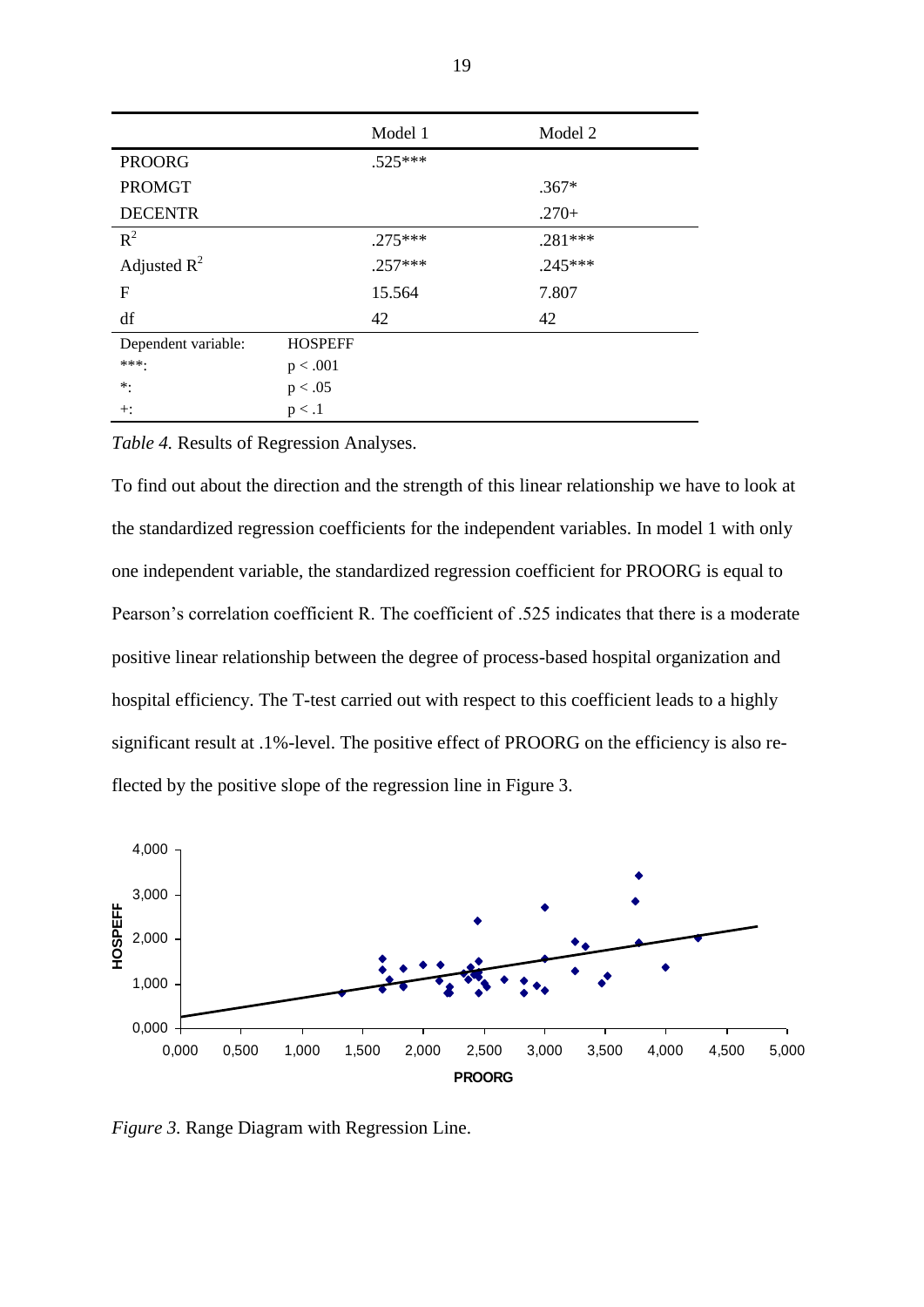Model 2 with standardized regression coefficients of .367 for PROMGT and .270 for DE-CENTR indicates that both dimensions included in PROORG have a positive effect on hospital efficiency, but that the effect of PROORG is slightly stronger. The T-tests carried out with respect to these coefficients lead to a significant result at 5%-level with respect to PROMGT, but only to a marginally significant result at 10%-level with respect to DECENTR. Nevertheless, since both models are highly significant and since all the standardized regression coefficients are positive and (at least marginally) significant, we can conclude that our hypothesis is confirmed. Hospitals that exhibit a high degree of process orientation in their organization design are more efficient than hospitals with a low degree of process orientation.

## **DISCUSSION**

The realization of cost reductions and quality improvements by implementing a processbased organization design constitutes a central guideline of organization theory and practice. Numerous case studies and empirical investigations of reengineering projects indicate that a positive relationship between process orientation and organizational performance exists. Nevertheless, a solid empirical verification of this central guideline has not happened yet. One aim of the present study was to contribute to the reduction of this deficit. Another aim was to investigate if a process-based organization design is advisable in hospitals that are traditionally characterized by a distinctive functional organization design and by a strong functional specialization of its employees.

We suggested that successful implementation of the central ideas of process-based organization in hospitals is possible and should improve efficiency. The measurement of the variables "process-based hospital organization" and "hospital efficiency" proved to be particularly challenging. A new measurement concept had to be developed with respect to the degree of process orientation in hospitals. Using an explorative factor analysis, we identified two underlying dimensions of process-based hospital organization: process management and decen-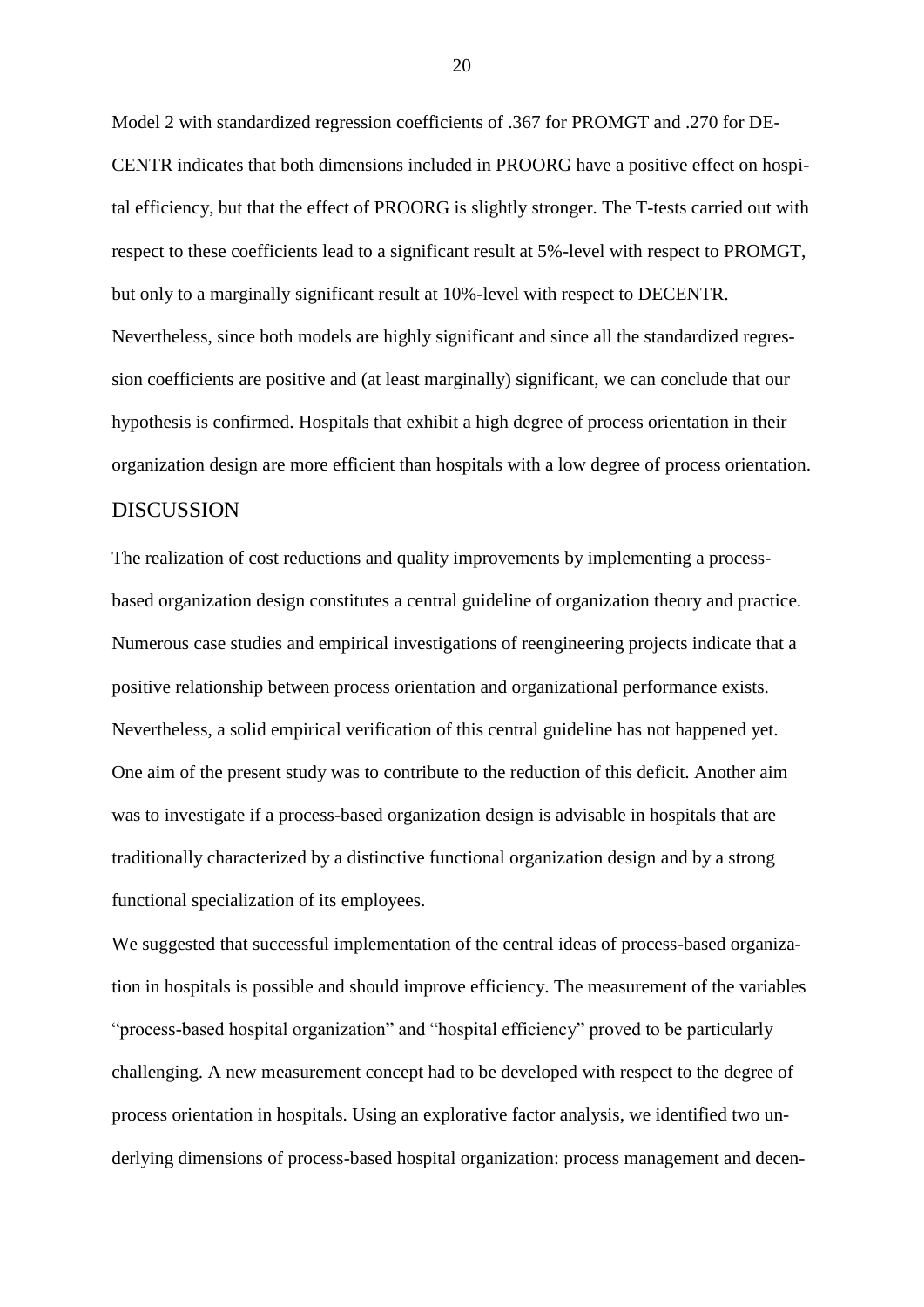tralization. Additionally, to measure the efficiency of hospitals, it was necessary to include multiple inputs and outputs using DEA. On the basis of two regression analyses the hypothesis could be confirmed. The collected data indicates that a high degree of process-based hospital organization has a positive effect on hospital efficiency.

The confirmation of this positive relationship between process-based organization design and hospital efficiency is, of course, the main result of the present study. Although the concept of process orientation is well established in this area of research and well proven in many industries, the link between process-based organization and organizational performance has always been rather weak - in particular with respect to health care organizations. The previous empirical research on this topic measured the success of reengineering projects, and did not really try to measure the theoretical construct that forms the basis of reengineering. Other previous empirical studies were focused on financial performance data, although organizational tools have a much more direct effect on efficiency. And again other studies focused on subjective performance assessments by managers and consultants involved in reengineering, although these persons usually do not tend to criticize expensive reengineering projects that they have been significantly involved in. These flaws are avoided in the present study by measuring the degree of process-based organization and the DEA-efficiency of hospitals. The results of our study, therefore, mark a substantial advance on this field of research.

Another interesting result arises from the multiple regression analysis with the two underlying dimensions of process-based hospital organization as independent variables (model 2). Here we can see that both dimensions have a positive effect on efficiency, but that the effect of process management is stronger than that of decentralization. Apparently, the positive efficiency effects are mainly the result of organization tools that are closely connected with the identification, analysis, and optimization of the business processes - such as clinical pathways or activity-based costing. Supplementary decentralization measures that are intended to create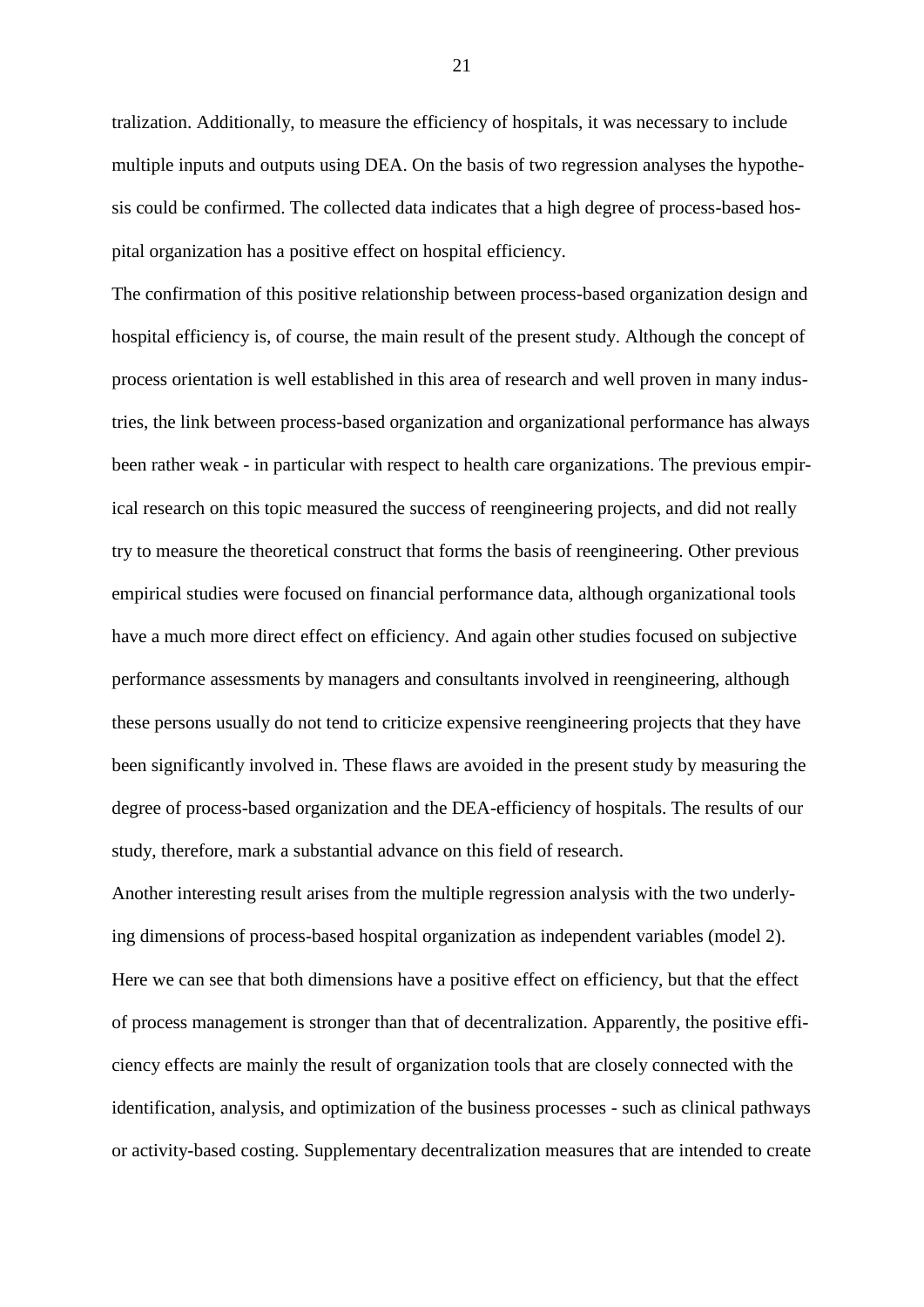a favorable incentive structure are essential within a process-based organization, but their impact on hospital efficiency is less pronounced than that of process management.

The present study highlights the core of the concept of process-based organization: efficiency improvements result primarily from the optimization of business processes. This central idea of process-based organization often becomes blurred in reengineering projects that focus on buzzwords like "fundamental rethinking", "radical redesign" and "dramatic improvements" (Hammer, 1990). The successful implementation of a process-based organization design is neither dramatic nor radical. Basically, it consists of finding, analyzing and optimizing the processes of an organization.

## PRACTICE IMPLICATIONS

The main practice implication of the present study is obvious: hospitals should implement a process-based organization in order to improve their efficiency. However, to actually achieve positive effects on efficiency, it is of paramount importance that the implementation process is appropriate. Many case studies have shown that the non-observance of some implementation rules often leads to disappointing results (McNulty & Ferlie, 2004).

The most important is probably the involvement and engagement of the physicians (IHI, 2003). For process-based organization design to be successful in hospital practice, physicians need to be supportive. Physicians occupy the key position in the service process of hospitals and are in an extremely powerful position to prevent process-based organization. And case studies show that physicians make use of this power, in particular when the process logic challenges the identity of their medical specialty in its own right and their established work jurisdictions (McNulty, 2003). Of course there are also managers and nurses who try to impede process orientation and to preserve functional organizing arrangements, but generally their resistance is significantly lower than that of physicians. Therefore, to avoid hostility and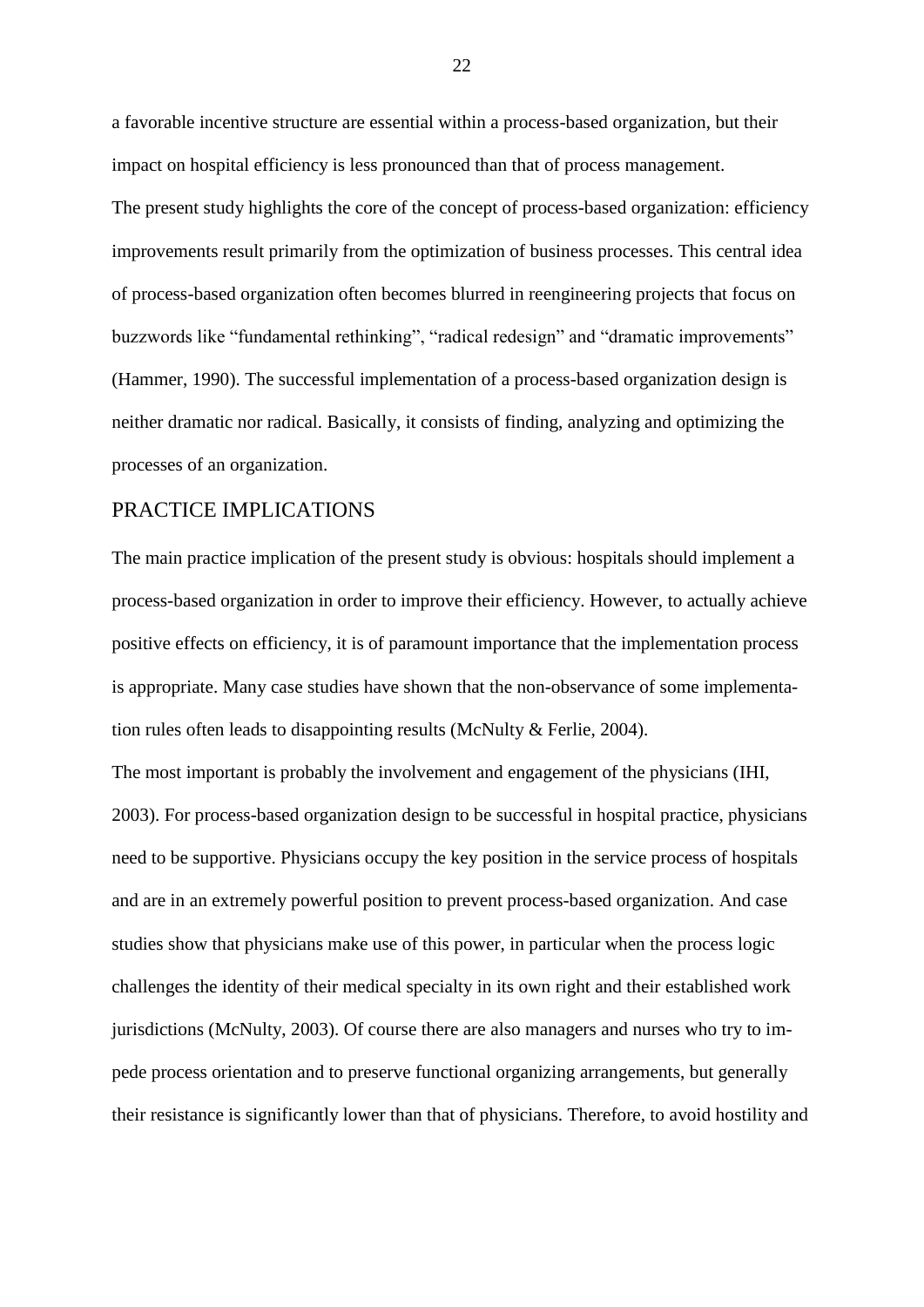conflict on the part of the clinical staff, it is important to blend process orientation with the clinical agenda in a way that physician participation is mobilized.

Other very important factors are leadership and culture (IHI, 2005). Introducing a processbased organization design in a hospital is a whole-system strategy that requires major change management throughout the entire hospital. Therefore, for the implementation to be successful, middle managers and front-line clinicians need intense support from the top management. Furthermore, strong commitment and inspiring leadership from senior management are essential to create an organizational culture compatible with a process-based organization. It can be very difficult for skilled personnel - and in particular for highly qualified healthcare professionals - to admit that much about their daily tasks is wasteful and should be handled differently. But positive efficiency effects will only be realized in hospital practice if the staff has a positive attitude towards interdisciplinary teamwork, self-criticism, sharing information, customer-orientation, etc. Thus, top management must create a clear vision statement that focuses on such values and allow for a corresponding organizational culture to evolve.

## LIMITATIONS

Finally, we would like to mention that, as with any study, this paper has obvious limitations that should be recognized. A very important limitation is the small sample size of only 43 hospitals, which is not appropriate for a clear demonstration of a causal connection between process orientation and hospital efficiency. In addition to the fact that the hospitals replying were relatively large compared to the whole sample, we also cannot rule out that the narrow sampling has led to other biases. Furthermore, the measurement of the degree of processbased organization should be refined. The items used were quite global, so that responding to these items for a whole hospital leaves a great deal of room for measurement error. Furthermore, to avoid the restriction to the CEO perspective, the questionnaire should also be sent to other members of the top management team, in particular to the chief physicians.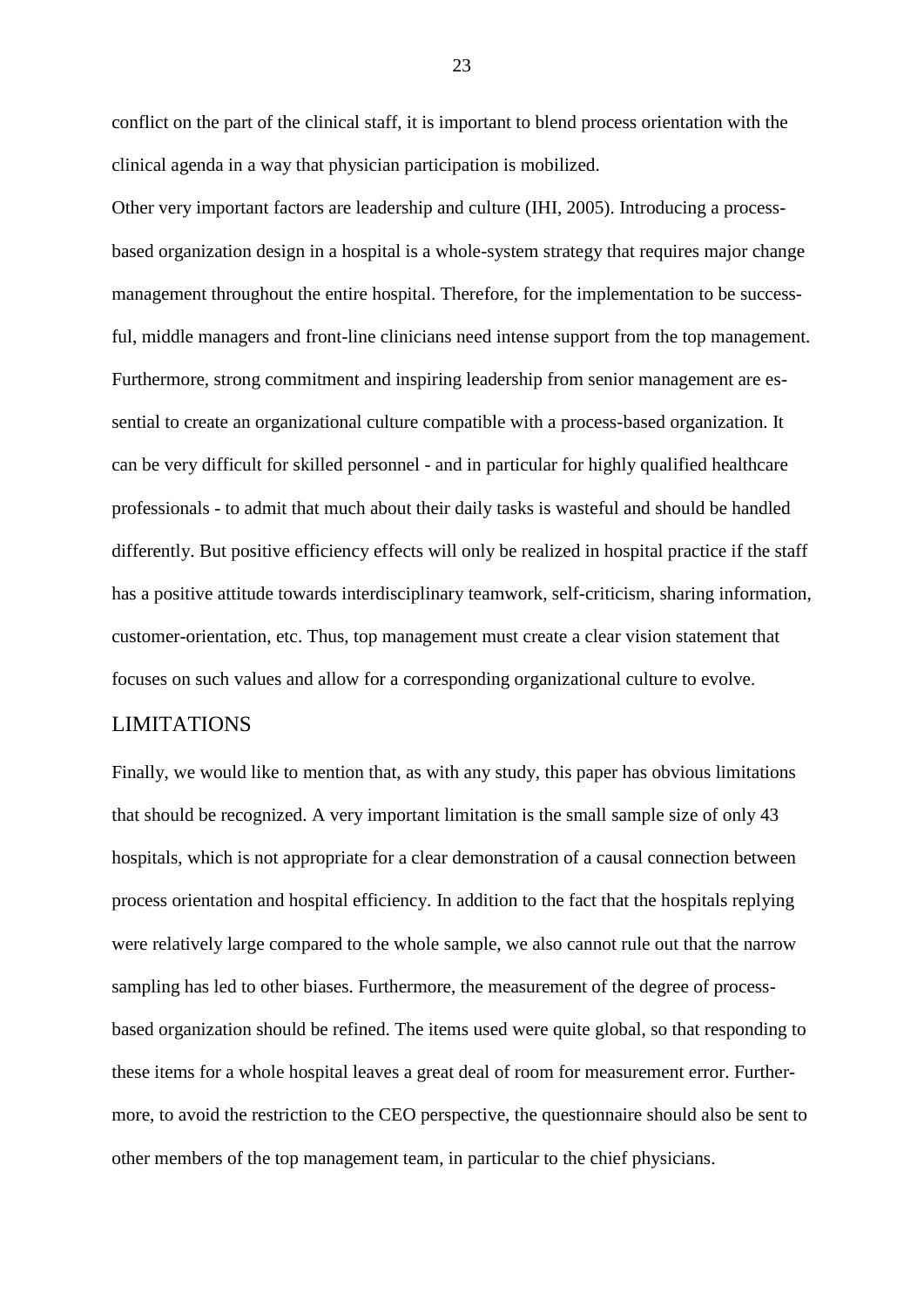Follow-up studies can expand on and improve these results in several ways. Above all, to verify if a generalization of the results of our study is appropriate, the number of hospitals surveyed should be increased. And it would be very useful to analyze longitudinal data on this topic in order to investigate the long-term effects of a process-based organization design.

#### REFERENCES

- Aas, I. H. M. (1997). Organizational Change: Decentralization in Hospitals. *International Journal of Health Planning and Management, 12*(2), 103-114.
- Abernethy, M. A., & Stoelwinder, J.U. (1995). The role of professional control in the management of complex organizations. *Accounting, Organisation and Society, 20*, 1-17.
- Andersen P., & Petersen, N. C. (1993). A Procedure for Ranking Efficient Units in Data Envelopment Analysis. *Management Science, 39*, 1261-1264.
- Arndt, M., & Bigelow, B. (1998). Reengineering: Deja Vu All Over Again. *Health Care Management Review, 23*, 58-66.
- Berwick, D. M. (2003). Improvement, trust, and the healthcare workforce. *Quality and Safety in Health Care, 12*, 448-452.
- Bragato, L., & Jacobs, K. (2003). Care pathways: the road to better health services? *Journal of Health Organization and Management, 17*, 164-180.
- Braithwaite, J. (1993). Strategic management and organisational structure: transformational processes at work in hospitals. *Australian Health Review, 16*, 383-404.
- Braithwaite, J., & Westbrook, M. T. (2004). A survey of staff attitudes and comparative managerial and non-managerial views in a clinical directorate. *Health Services Management Research, 17*, 141-166.
- Cooper W. W., Seiford, L., & Tone, K. (2000). *Data Envelopment Analysis*. Boston: Kluwer.
- Crano, W. D., & Brewer, M. B. (2002). *Principles and Methods of Social Research*. 2nd ed. Mahwah: Lawrence Erlbaum Associates.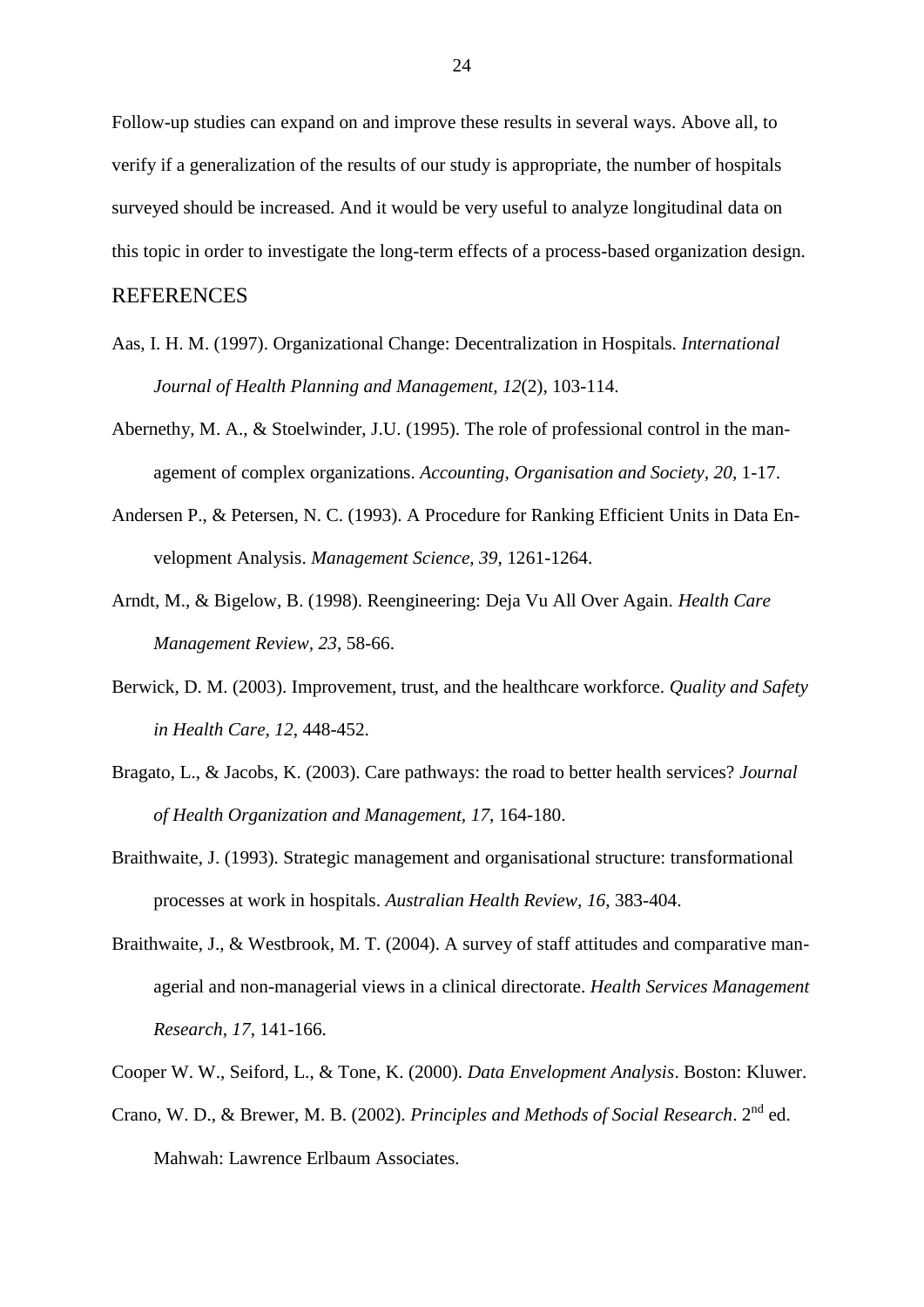- Davenport, T. H., & Short, J. E. (1990). The New Industrial Engineering: Information Technology and Business Process Redesign. *Sloan Management Review, 31*(4), 11-28.
- Dziuban, C. D., & Shirkey, E. C. (1974). When is a Correlation Matrix Appropriate for Factor Analysis? Some Decision Rules. *Psychological Bulletin, 81*, 358-361.
- Ford, R. C., & Fottler, M. D. (1995). Empowerment: a matter of degree. *Academy of Management Executive, 9*(2), 21-31.
- Hall, G., Rosenthal, J., & Wade, J. (1993). How to Make Reengineering Really Work. *Harvard Business Review, 71*(6), 119-131.
- Hammer, M. (1990). Reengineering Work: Don't Automate, Obliterate. *Harvard Business Review, 68*(4), 104-112.
- Hammer, M., & Champy, J. (1993). *Reengineering the Corporation*. New York: Harper Collins Publishers.
- Handfield, R. B., & Nichols, E. L. (1999). *Introduction to Supply Chain Management*. New Jersey: Prentice-Hall.
- Harmann, H. (1976). *Modern Factor Analysis*. 3rd ed. Chicago: University of Chicago Press.
- Ho, S.-J. K., Chan, L., & Kidwell, R. E. (1999). The Implementation of Business Process Reengineering in American and Canadian Hospitals. *Health Care Management Review, 24*(2), 19-31.
- IHI (2003). *The Breakthrough Series - IHI's Collaborative Model for Achieving Breakthrough Improvement*. Cambridge: Institute for Healthcare Improvement.

IHI (2005). *Going Lean in Health Care*. Cambridge: Institute for Healthcare Improvement.

Jimmerson, R. N., Weber, D., & Sobek, D. K. (2005). Reducing Waste and Errors: Piloting Lean Principles at Intermountain Healthcare. *Joint Commission Journal on Quality and Patient Safety, 31*, 249-257.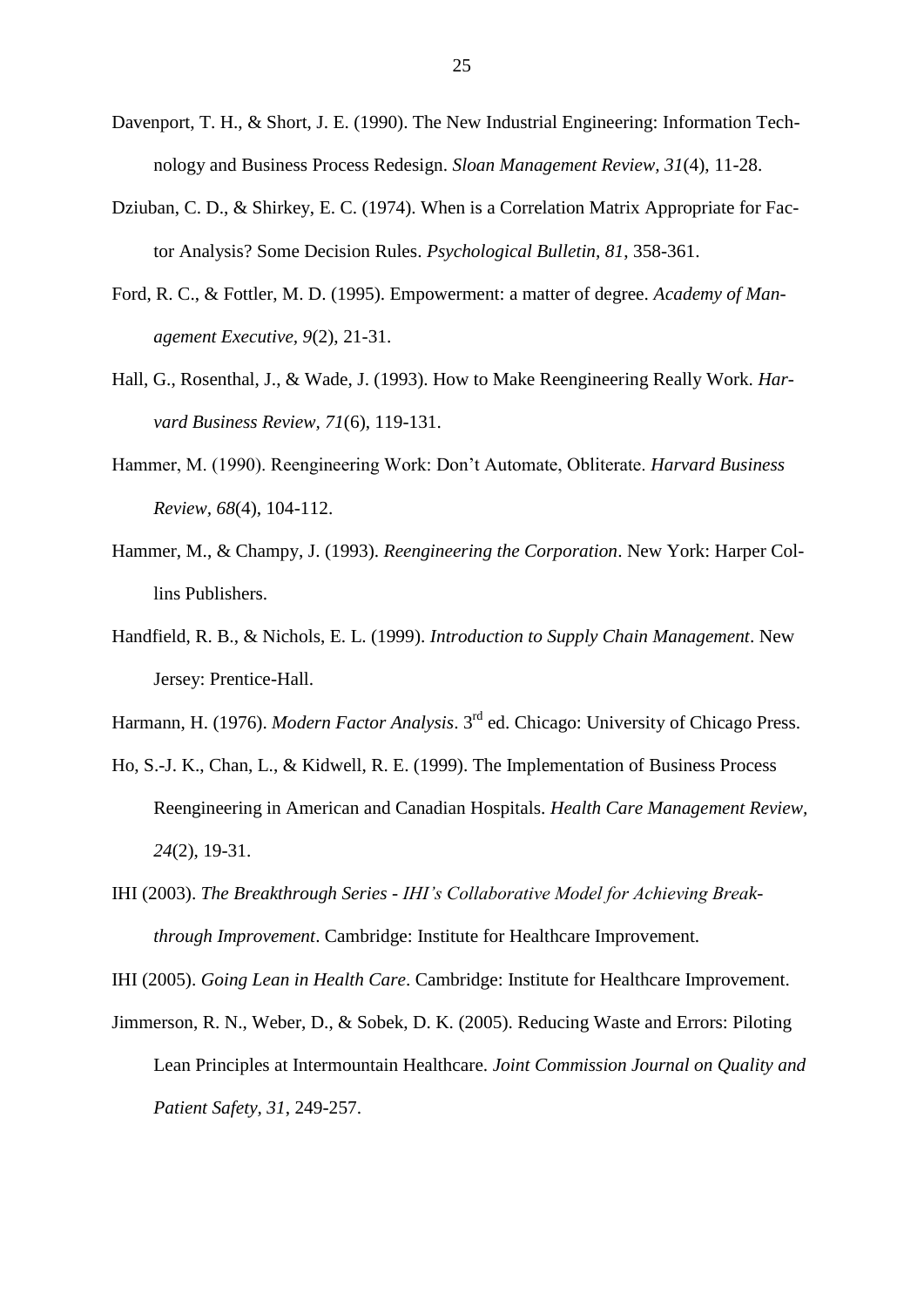- Kaluzny, A. D. (2000). Organizational Directions for the Millennium: What Needs to be Done! *Health Care Management Review, 25,* 29-34.
- Kuntz, L., & Scholtes, S. (2000). Measuring the robustness of empirical efficiency valuations. *Management Science, 46*, 807-823.
- Kuntz, L., & Vera, A. (2005). Transfer Pricing in Hospitals and Efficiency of Physicians: The Case of Anesthesia Services. *Health Care Management Review, 30*, 262-269.
- Luck, J., & Peabody, J. W. (2000). Improving the Public Sector: Can Reengineering Identify How to Boost Efficiency and Effectiveness at a VA Medical Center? *Health Care Management Review, 25*(2), 34-44.
- Lungen, M., & Lapsley, I. (2003). The reform of hospital financing in Germany: an international solution? *Journal of Health Organization & Management, 17*, 360-372.
- Majchrzak, A., & Wang, Q. (1996). Breaking the Functional Mind-Set in Process Organizations. *Harvard Business Review, 74*(5), 93-99.
- Manganelli, R. L., & Raspa, S. P. (1995). Why re-engineering has failed. *Management Review, 84*(7), 39-43.
- McCracken, M. J., McIlwain, T. F., & Fottler, M. D. (2001). Measuring organizational performance in the hospital industry. *Health Services Management Research, 14*, 211-219.
- McNulty, T. (2003). Redesigning Public Services: Challenges of Practice for Policy. *British Journal of Management, 14*, S31-S45.
- McNulty, T., & Ferlie, E. (2004). Process Transformation: Limitations to Radical Organizational Change within Public Service Organizations. *Organization Studies, 25,* 1389- 1412.
- Montgomery, K. (1990). A Prospective Look at the Specialty of Medical Management. *Work and Occupation, 17*, 178-198.